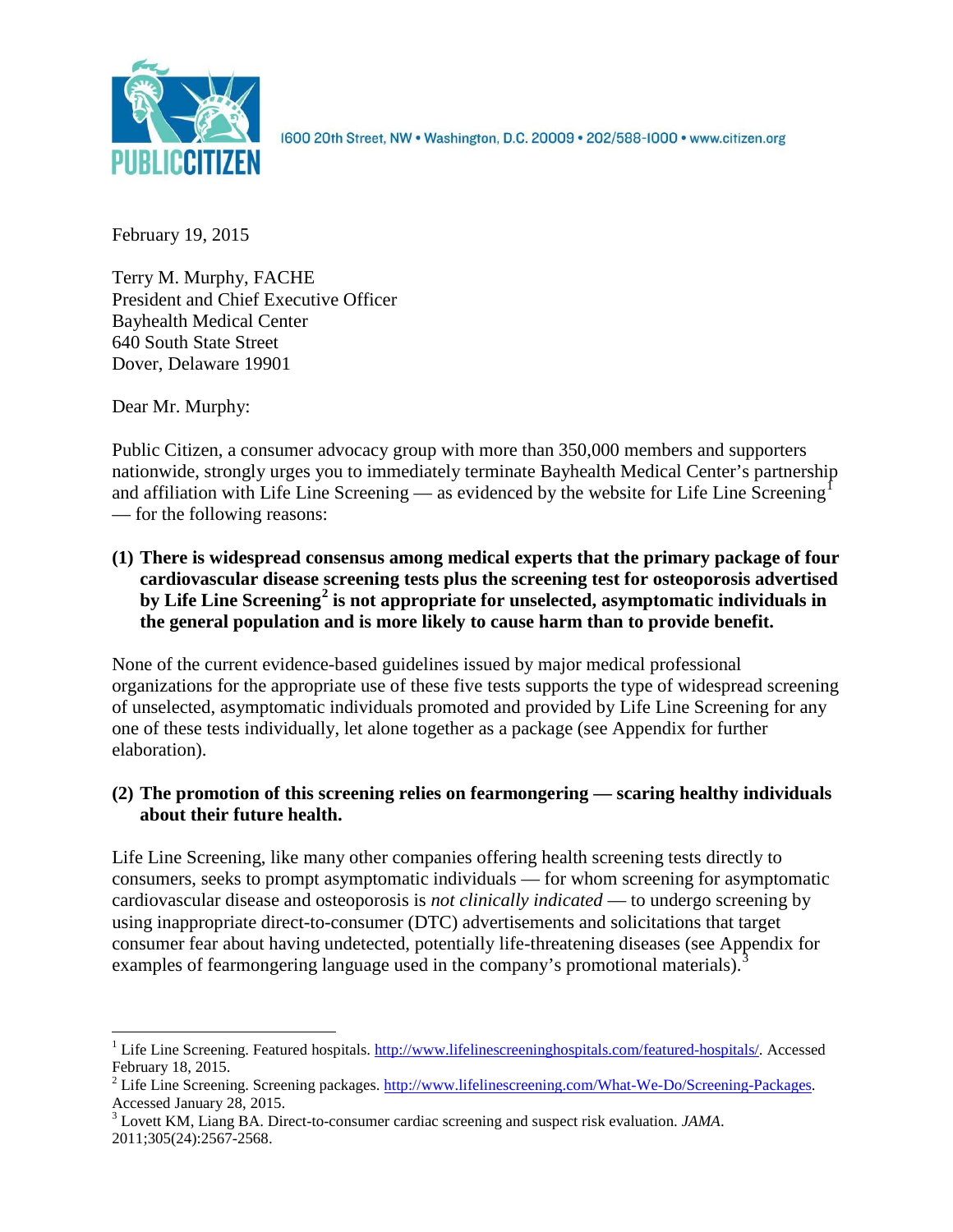### **(3) For many people, false-positive test results from this screening can lead to unfounded anxiety and additional unnecessary, risky, and costly diagnostic procedures and treatment interventions.**[4](#page-1-0),[5](#page-1-1)

Because this screening is performed broadly on *unselected, predominantly asymptomatic populations* (i.e., those not at significant risk), many people will have false**-**positive test results. False-positive results can cause unfounded anxiety and lead to additional diagnostic procedures and treatments, exposing screened individuals to additional risk of physical harm without providing offsetting benefits.

In addition to physical and psychological harms, false-positive results from medically inappropriate screening tests also cause financial harms to the people screened and to others. Unnecessary costs are borne *directly* by the screened patients/consumers for the initial screening and for some of the unnecessary follow-up testing and treatment interventions. Additionally, *indirect* cost to the broader insured population results from insurance companies passing on the costs of superfluous follow-up testing and treatment via increased premiums.

# **(4) Screening unselected, asymptomatic people will lead to** *overdiagnosis***, which occurs when individuals are diagnosed with conditions that will never cause symptoms or death.**

Some individuals undergoing inappropriate screening will have certain true-positive abnormal results, leading to the diagnosis of conditions that will never cause symptoms or death, a problem known as overdiagnosis.<sup>[6](#page-1-2)</sup> As with false-positive test results, overdiagnosis leads to unnecessary anxiety and unnecessary medical interventions. For example, imaging tests, such as the ultrasound cardiovascular disease screening tests offered by Life Line Screening, can detect abnormalities that for many people are minor and not destined to ever progress enough to cause symptoms or death; these people cannot benefit from treatment. In fact, they can only be harmed. When healthy people are systematically encouraged to get screened, overdiagnosis and the problems caused by it are made worse.<sup>[7](#page-1-3)</sup>

# **(5) The promotion and provision of this screening is** *unethical***.**

First, it is exploitative for Life Line Screening to profit from the promotion of medically nonbeneficial testing through the use of misleading advertisements and solicitations that play on people's fear. Second, this screening violates the ethical principles of beneficence (the duty to promote good and act in the best interest of the patient and the health of society) and nonmaleficence (the duty to do no harm to patients).<sup>[8](#page-1-4),[9](#page-1-5)</sup> Finally, direct-to-consumer promotional

<span id="page-1-4"></span>2012;157(10):747-748.

<span id="page-1-5"></span><span id="page-1-0"></span><sup>4</sup> Lovett KM, Liang BA. Direct-to-consumer cardiac screening and suspect risk evaluation. *JAMA*.

<span id="page-1-1"></span><sup>2011;305(24):2567-2568.</sup> <sup>5</sup> Perry S. Buyer beware on 'direct-to-consumer' health screenings. March 21, 2012. *MinnPost.*  [http://www.minnpost.com/second-opinion/2012/03/buyer-beware-direct-consumer-health-screenings.](http://www.minnpost.com/second-opinion/2012/03/buyer-beware-direct-consumer-health-screenings) Accessed January 14, 2015.

<span id="page-1-2"></span><sup>6</sup> Welch HG, Schwartz LM, Woloshin S. *Overdiagnosed: Making People Sick in the Pursuit of Health*. 1st ed. Boston, MA: Beacon Press; 2011: at *xiv*.<br><sup>7</sup> *Ibid*. Page 44.<br><sup>8</sup> Wallace EA, Schumann JH, Weinberger SE. Ethics of commercial screening tests. *Ann Intern Med*.

<span id="page-1-3"></span>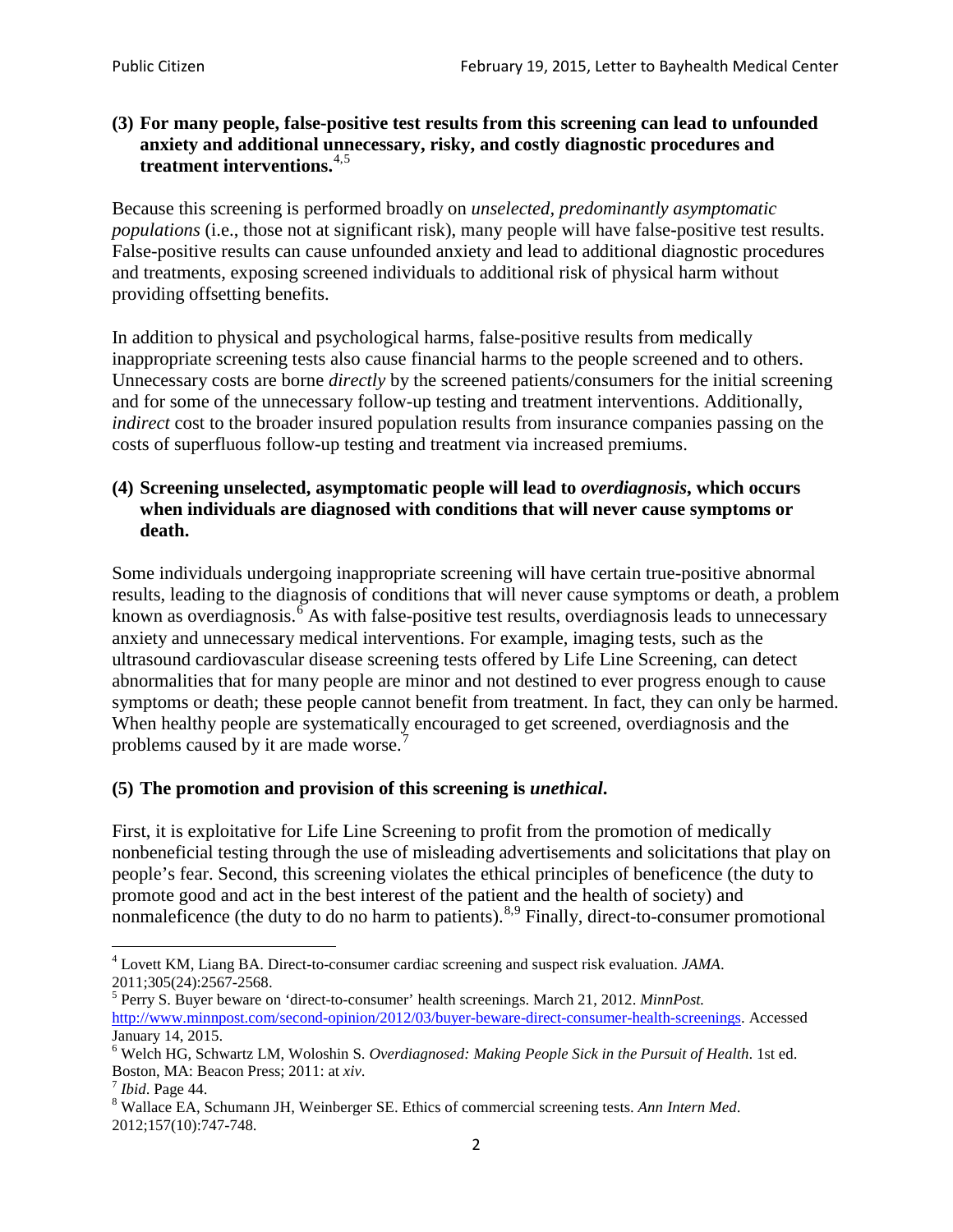materials for screening tests that fail to disclose published guidelines on recommended indications for these tests, as well as the risks of harm, violate the ethical principle of respect for persons and patient autonomy (the duty to protect and foster a patient's free, uncoerced choices). $\frac{10,11}{10,11}$  $\frac{10,11}{10,11}$  $\frac{10,11}{10,11}$  $\frac{10,11}{10,11}$ 

For these reasons, your institution's partnership with Life Line Screening does a great disservice to the community that you serve and adversely impacts public health more broadly. It is therefore imperative that your institution sever its relationship with Life Line Screening and refrain from endorsing the company's heavily promoted, nonselective, community**-**wide cardiovascular disease and osteoporosis screening programs.

Of note, many institutions like yours responded positively to similar requests from Public Citizen. In particular, on June 19, 2014, we wrote letters to 20 hospitals and medical institutions that had partnered with HealthFair, another company that inappropriately promotes similar direct-to-consumer cardiovascular disease screening tests, urging them to immediately sever their relationship with the company. [12](#page-2-2) Fifteen of the 20 institutions have informed either us or representatives of the news media that they have terminated or will be terminating their relationships with HealthFair. Public Citizen applauded these actions.

On August 11, 2014, the *Journal of the American Medical Association* published a Viewpoint article critical of hospital relationships with DTC disease screening companies.<sup>13</sup> The article co-authored by Erik Wallace, M.D., Associate Dean for the Colorado Springs Branch of the University of Colorado School of Medicine; John Schumann, M.D., Interim President, University of Oklahoma-Tulsa; and Steven Weinberger, M.D., Executive Vice President and Chief Executive Officer of the American College of Physicians, the pre**-**eminent national organization of internists — concluded as follows:

If the primary goal of hospitals and DTC screening companies is to improve the health of the populations they serve, then both entities should provide clear and convincing evidence of net benefit with the tests and treatments they offer. Given the controversy over the values and ethics of DTC screening companies and the services they offer, hospitals should clearly and publicly explain their relationships with DTC screening companies, given the lack of evidence to support mass vascular screenings. Hospitals also should justify such relationships transparently or, as Public Citizen suggests, sever such relationships.

Finally, we would also like to call to your attention the fact that on January 22, 2015, Public Citizen requested that the Federal Trade Commission investigate the advertising and promotional

<sup>&</sup>lt;sup>9</sup> Snyder L, American College of Physicians Ethics, Professionalism, and Human Rights Committee. American College of Physicians ethics manual. Sixth edition. Ann Intern Med. 2012;156(1):73-104.

<span id="page-2-0"></span><sup>&</sup>lt;sup>10</sup> Wallace EA, Schumann JH, Weinberger SE. Ethics of commercial screening tests. *Ann Intern Med*. 2012;157(10):747-748.

<span id="page-2-1"></span> $11$  Snyder L, American College of Physicians Ethics, Professionalism, and Human Rights Committee. American College of Physicians ethics manual: Sixth edition. *Ann Intern Med*. 2012;156(1):73-104.<br><sup>12</sup> Public Citizen. Letters to twenty hospitals and medical institutions asking them to end their partnerships with

<span id="page-2-2"></span>HealthFair. [http://www.citizen.org/hrg2206.](http://www.citizen.org/hrg2206) Accessed October 2, 2014.

<span id="page-2-3"></span><sup>13</sup> Wallace EA, Schumann JH, Weinberger SE. Hospital relationships with direct-to-consumer screening companies. *JAMA*. 2014;312(9):891-892. Published online August 11, 2014. doi:10.1001/jama.2014.9500.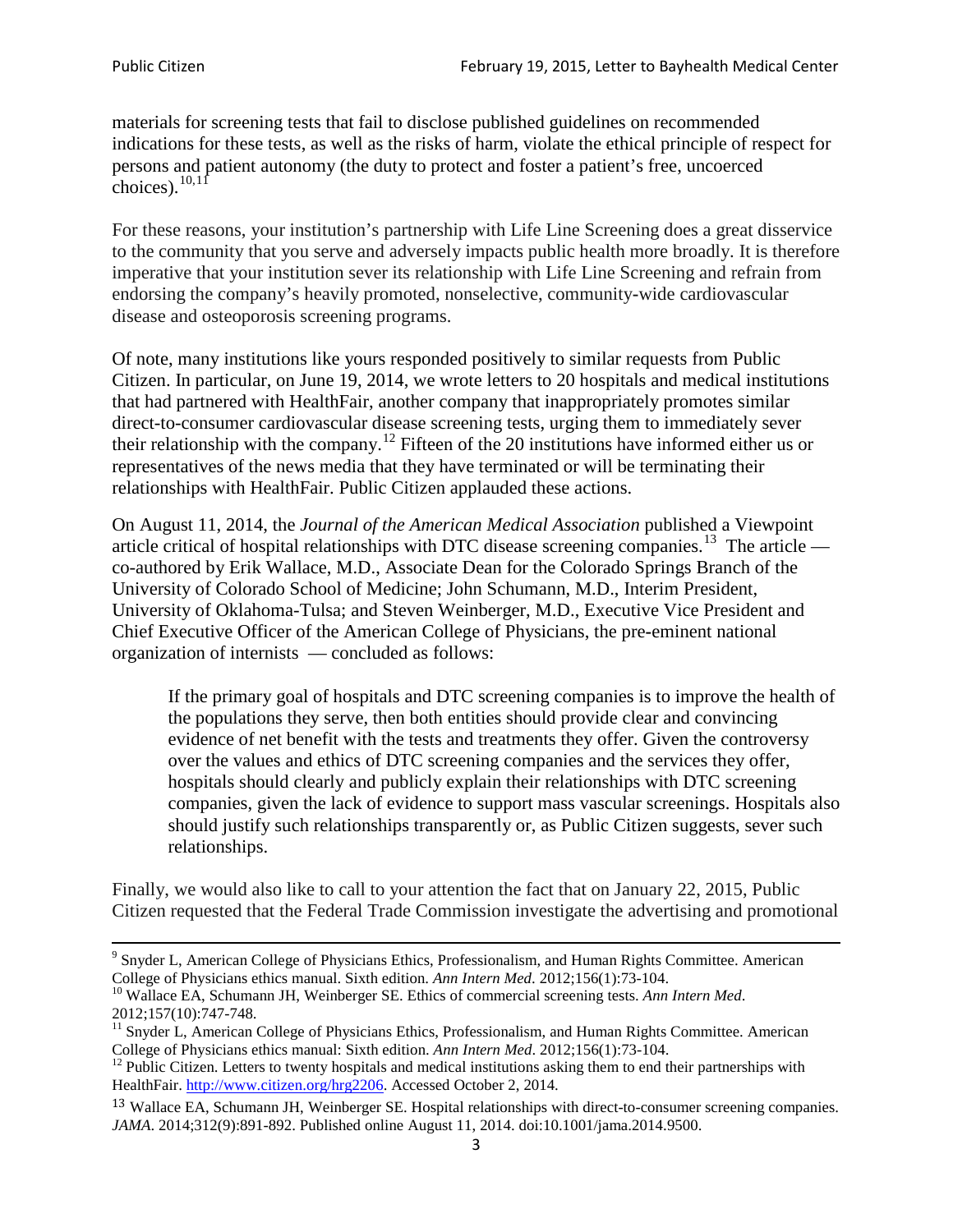activities of Life Line Screening. There is evidence that the company's advertising and promotional materials contain numerous statements that may be deceptive within the meaning of the Federal Trade Commission Act. These materials make unsubstantiated medical-benefit efficacy claims about Life Line Screening's primary cardiovascular disease and osteoporosis screening package, and they omit information material to consumers regarding the risks of adverse health-related outcomes and financial harms that may result from the screening.

Thank you for your prompt attention to this important patient safety and public health issue. Please contact us when you end your relationship with Life Line Screening.

Sincerely,

Vikram Krishnasamy, M.D., M.P.H. Researcher Public Citizen's Health Research Group

Michael Carome, M.D. **Director** Public Citizen's Health Research Group

Sidney M. Wolfe, M.D. Founder and Senior Adviser Public Citizen's Health Research Group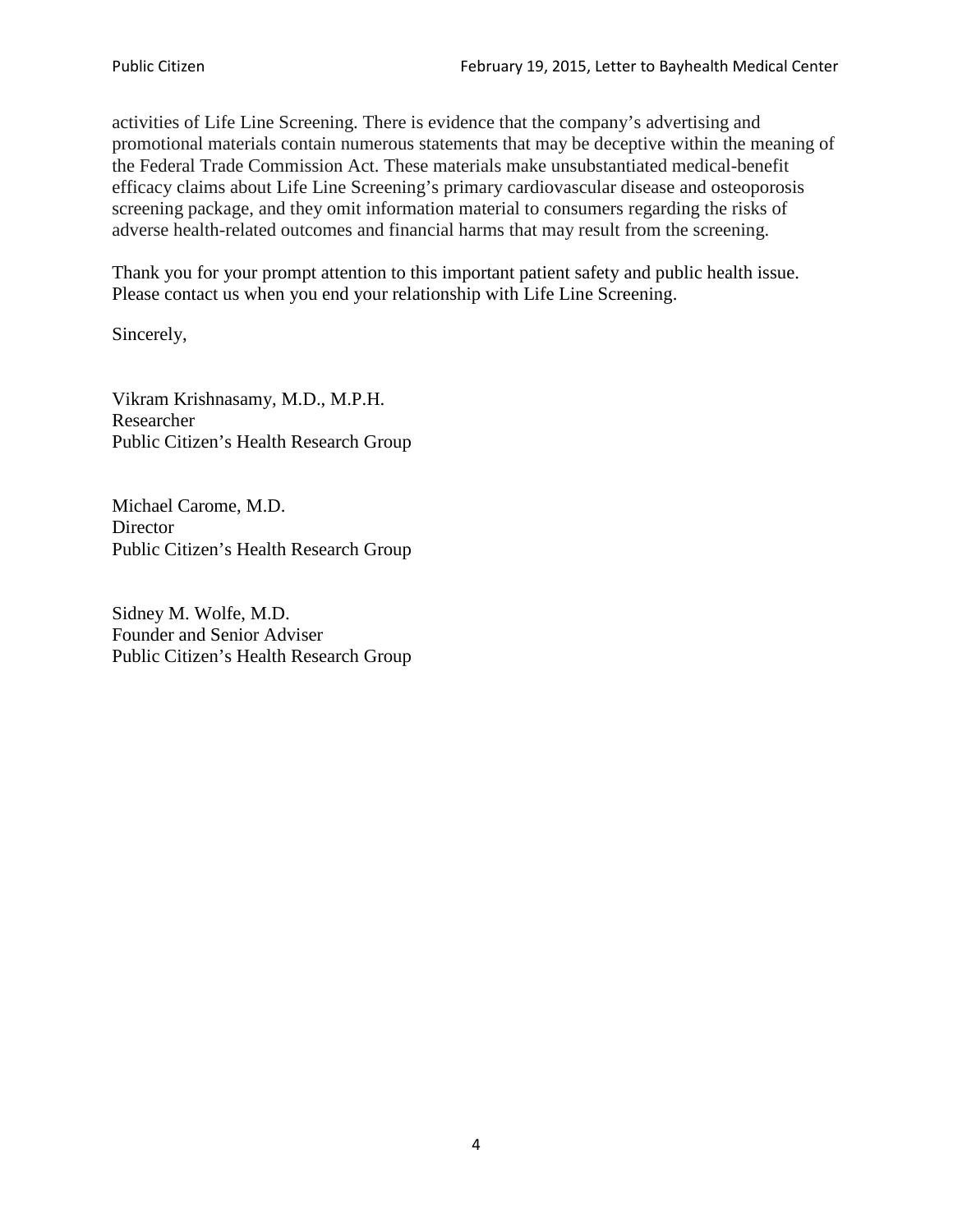# **Appendix**

# **Assessment of Cardiovascular Disease and Osteoporosis Screening Tests Offered by Life Line Screening**

Life Line Screening heavily promotes directly to consumers a package of four cardiovascular disease screening tests plus an osteoporosis risk assessment test.<sup>[14](#page-4-0),[15](#page-4-1)</sup> The four cardiovascular disease screening tests in the package are an electrocardiogram to screen for atrial fibrillation, a carotid artery ultrasound, an abdominal aortic aneurysm ultrasound, and a peripheral arterial disease test. The osteoporosis risk assessment test is an ultrasound of the heel bone to measure bone mass density.

Promotional materials describing these screening tests on the Life Line Screening website and in direct-to-consumer print solicitations mailed directly to people's homes misleadingly note the following:

Since our inception in 1993, we have screened nearly eight million people, and currently screen nearly one million people each year at over 16,000 screening events nationwide. Through this experience, we often identify serious health issues and **have helped save thousands of lives**. [16](#page-4-2) [Emphasis added]

"These screenings have **proven to be safe and accurate** in detecting your risks of stroke and vascular disease – so you and your doctor can do something about it before it's too late."<sup>[17](#page-4-3)</sup> [Emphasis added]

The Life Line Screening promotional materials recommend that adults over age 50 undergo these five screening tests annually:<sup>[18](#page-4-4),[19,](#page-4-5)[20,](#page-4-6)[21](#page-4-7),[22](#page-4-8)</sup>

Q. Who needs to be screened?

A. The answer is anyone over 50 who wants to be proactive about his or her health. …

<span id="page-4-0"></span><sup>&</sup>lt;sup>14</sup> Life Line Screening. Screening packages. [http://www.lifelinescreening.com/What-We-Do/Screening-Packages.](http://www.lifelinescreening.com/What-We-Do/Screening-Packages) AccessedJanuary 9, 2015.

<span id="page-4-1"></span><sup>&</sup>lt;sup>15</sup> Undated letter from Kevin DeWeese, Director of Clinical Operations, Life Line Screening, to a consumer.

Received November 2014.<br><sup>16</sup> Life Line Screening. Who we are. http://www.lifelinescreening.com/Who-We-Are. Accessed January 9, 2015.

<span id="page-4-3"></span><span id="page-4-2"></span><sup>&</sup>lt;sup>17</sup> Undated letter from Kevin DeWeese, Director of Clinical Operations, Life Line Screening, to a consumer. Received November 2014.

<span id="page-4-4"></span><sup>&</sup>lt;sup>18</sup> Life Line Screening. Atrial fibrillation screening. [http://www.lifelinescreening.com/What-We-Do/What-We-](http://www.lifelinescreening.com/What-We-Do/What-We-Screen-For/Atrial-Fibrillation)[Screen-For/Atrial-Fibrillation.](http://www.lifelinescreening.com/What-We-Do/What-We-Screen-For/Atrial-Fibrillation) Accessed January 9, 2015.

<sup>&</sup>lt;sup>19</sup> Life Line Screening. Carotid artery disease screening. [http://www.lifelinescreening.com/What-We-Do/What-We-](http://www.lifelinescreening.com/What-We-Do/What-We-Screen-For/Carotid-Artery-Disease)

<span id="page-4-6"></span><span id="page-4-5"></span>[Screen-For/Carotid-Artery-Disease.](http://www.lifelinescreening.com/What-We-Do/What-We-Screen-For/Carotid-Artery-Disease) Accessed January 9, 2015.<br><sup>20</sup> Life Line Screening. Abdominal aortic aneurysm screening.. http://www.lifelinescreening.com/What-We-Do/What-We-Do/What-We-Screen-For/Abdominal-Aortic-Aneury

<span id="page-4-7"></span><sup>&</sup>lt;sup>21</sup> Life Line Screening. Peripheral arterial disease screening. [http://www.lifelinescreening.com/What-We-Do/What-](http://www.lifelinescreening.com/What-We-Do/What-We-Screen-For/Peripheral-Arterial-Disease)

<span id="page-4-8"></span>[We-Screen-For/Peripheral-Arterial-Disease.](http://www.lifelinescreening.com/What-We-Do/What-We-Screen-For/Peripheral-Arterial-Disease) Accessed January 9, 2015.<br><sup>22</sup> Life Line Screening. Osteoporosis screening/bone density test. [http://www.lifelinescreening.com/What-We-](http://www.lifelinescreening.com/What-We-Do/What-We-Screen-For/Osteoporosis)[Do/What-We-Screen-For/Osteoporosis.](http://www.lifelinescreening.com/What-We-Do/What-We-Screen-For/Osteoporosis) Accessed January 9, 2015.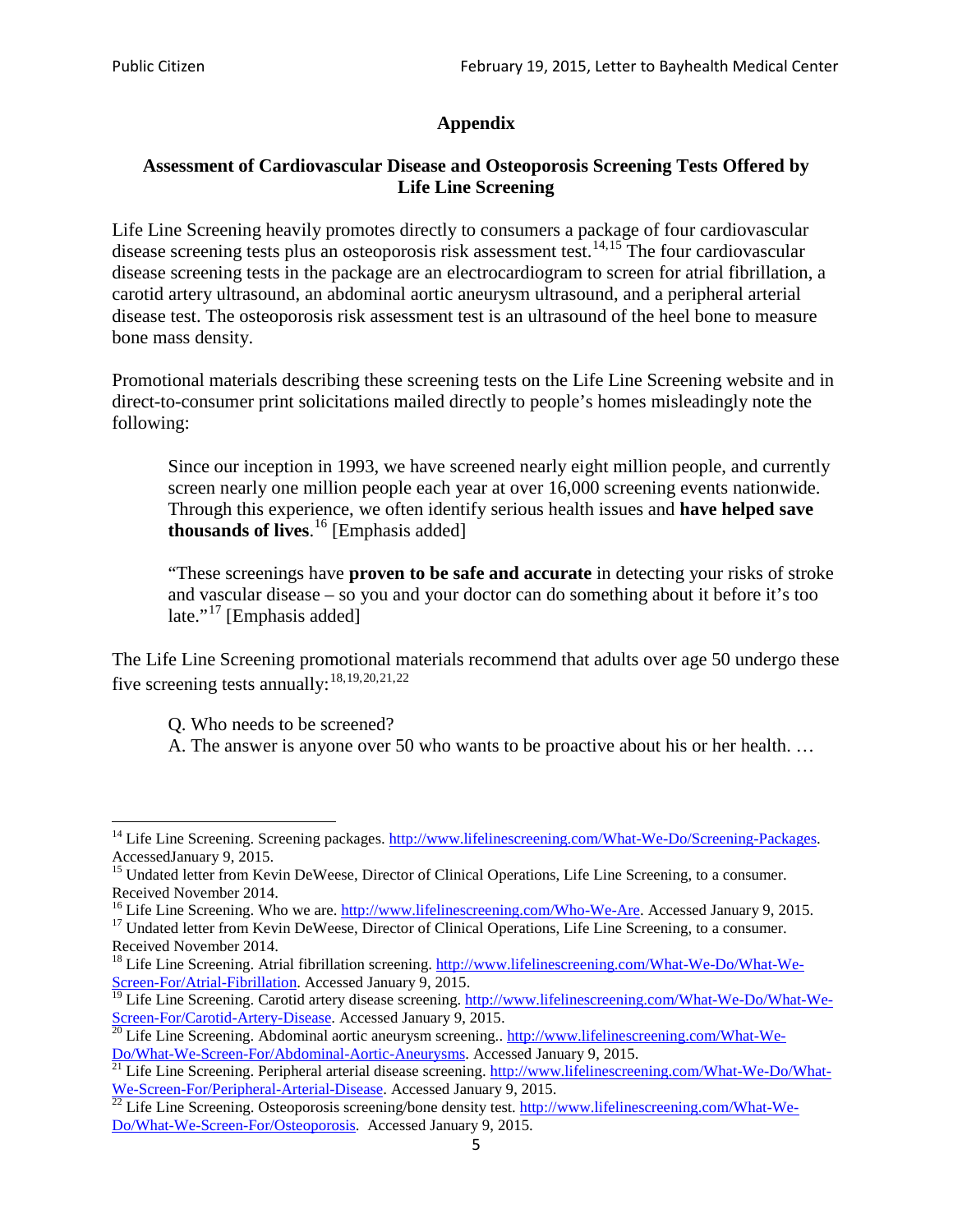However if you have a family history of stroke or heart disease, or if you have high risk factors such as being overweight, high cholesterol, smoking, or lack exercise you may wish to be screened, even if you are in your  $40^\circ$ s.<sup>[23](#page-5-0)</sup>

Life Line Screening's primary package is offered at a price of \$149, purportedly providing consumers a "savings of \$181."[24](#page-5-1)

Life Line Screening seeks to prompt asymptomatic individuals for whom screening for asymptomatic cardiovascular disease and osteoporosis is *not clinically indicated* to undergo screening by using inappropriate direct-to-consumer advertisements and solicitations that target consumer fear about having undetected, potentially life-threatening diseases.<sup>[25](#page-5-2)</sup> Examples of such statements found on Life Line Screening's website and print solicitation materials include the following:

- Website: "The absence of risk factors does **not** guarantee that a person will not die from a heart attack. In fact, 1 in 3 people who develop a myocardial infarction (MI) will not have any of the conventional risk factors, which include smoking, unhealthy diet, obesity, physical inactivity, high blood pressure, diabetes and raised lipids."[26](#page-5-3) [Emphasis in original]
- Website: "Similarly, **80% – 85% of strokes occur without warning in asymptomatic patients**, so they can only be significantly reduced by finding and treating the disease before it happens."<sup>[27](#page-5-4)</sup> [Emphasis added]
- Website: "Abdominal aortic aneurysms pose a threat because **they are usually silent until a medical emergency occurs**."[28](#page-5-5) [Emphasis added]
- Website: "**Aneurysms are a health risk because they can burst or rupture. A ruptured aneurysm can cause severe internal bleeding, which can lead to shock or even death.**"<sup>[29](#page-5-6)</sup> [Emphasis in original]
- Website: "Your carotid arteries are the two large blood vessels in your neck that supply blood to your brain. When these arteries become clogged with cholesterol, they become

<span id="page-5-0"></span><sup>&</sup>lt;sup>23</sup> Life Line Screening. Questions  $\&$  answers about Life Line Screening. Enclosure to undated letter from Kevin DeWeese, Director of Clinical Operations, Life Line Screening, to a consumer. Received November 2014.

<span id="page-5-1"></span><sup>&</sup>lt;sup>24</sup> Undated letter from Kevin DeWeese, Director of Clinical Operations, Life Line Screening, to a consumer. Received November 2014.

<span id="page-5-2"></span><sup>25</sup> Lovett KM, Liang BA. Direct-to-consumer cardiac screening and suspect risk evaluation. *JAMA*.  $2011;305(24):2567-2568$ .<br><sup>26</sup> Life Line Screening. The benefits of ultrasound screening in key cardiovascular disease areas.

<span id="page-5-3"></span>[http://www.lifelinescreeningresearch.com/the-benefits-of-ultrasound-screening/.](http://www.lifelinescreeningresearch.com/the-benefits-of-ultrasound-screening/) Accessed January 9, 2015.<br><sup>28</sup> Life Line Screening. Abdominal aortic aneurysm screening. http://www.lifelinescreening.com/What-We-<sup>28</sup>

<span id="page-5-5"></span><span id="page-5-4"></span>[Do/What-We-Screen-For/Abdominal-Aortic-Aneurysms.](http://www.lifelinescreening.com/What-We-Do/What-We-Screen-For/Abdominal-Aortic-Aneurysms) Accessed January 9, 2015. <sup>29</sup> Life Line Screening. Abdominal aortic aneurysm (AAA).

<span id="page-5-6"></span>[http://www.lifelinescreening.com/~/media/Files/US/pdfs/FactSheetAAAupdated.ashx.](http://www.lifelinescreening.com/~/media/Files/US/pdfs/FactSheetAAAupdated.ashx) Accessed January 9, 2015.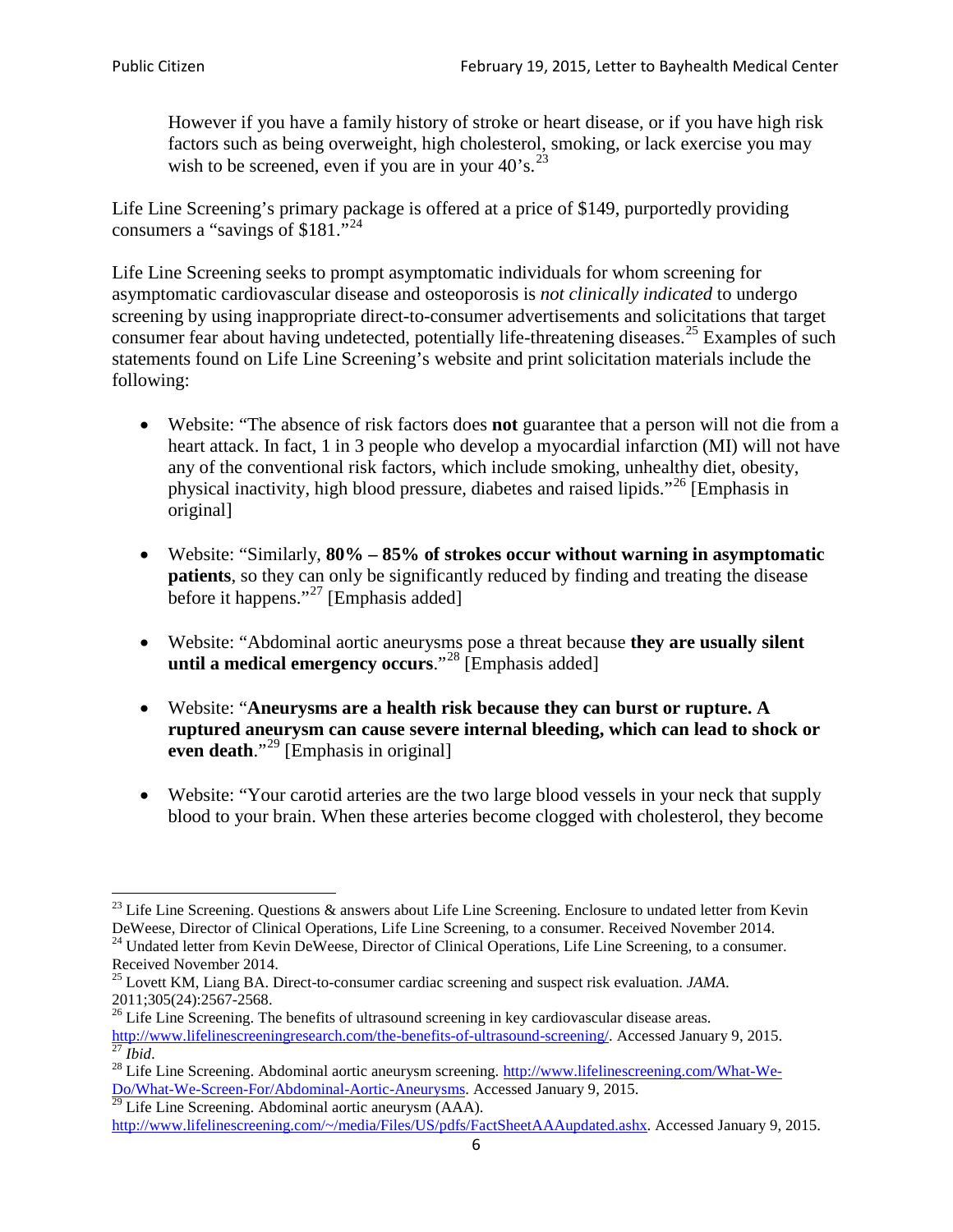**dangerously narrow**. **If a blood clot occurs in the carotid arteries, then blood cannot reach your brain and a stroke can result**. "<sup>[30](#page-6-0)</sup> [Emphasis added]

- Website: "A ruptured aortic aneurysm can cause massive internal bleeding and requires prompt emergency treatment to prevent death. **It is estimated that 80% of people with a ruptured aneurysm will die, and that many of these will die before being able to reach a hospital.**"<sup>[31](#page-6-1)</sup> [Emphasis added]
- Website: "As we age, bones begin to break down faster than new bone can be formed. Osteoporosis removes minerals from bones until they become so weak and brittle that they fracture very easily. Actions such as bending to pick up a newspaper, lifting a vacuum, or even coughing can cause a fracture. **Some fractures, such as hip fractures, may require hospitalization or major surgery, and may result in disability or even**  death."<sup>[32](#page-6-2)</sup> [Emphasis added]
- Direct-to-consumer letter: "These screenings have proven to be safe and accurate in detecting **your risks of stroke and vascular disease** – so you and your doctor **can do something about it before it's too late**."<sup>[33](#page-6-3)</sup> [Emphasis added]
- Direct-to-consumer letter: "The lifetime risk of stroke for middle-aged men and women is 1 in 5 for women and 1 in 6 for men, and **it takes a terrible toll on families**."[34](#page-6-4) [Emphasis added]
- Direct-to-consumer letter: "Life Line Screening has conducted nearly 8 million screenings, and customers sometimes tell us they feel the **screenings saved their lives**."[35](#page-6-5) [Emphasis added]
- Direct-to-consumer letter:  $36$  "What's inside your arteries?" [Emphasis in original]

As discussed below, a review of current evidence-based guidelines and relevant scientific literature fails to provide support for use of these five tests — individually or together as a package — for widespread screening of asymptomatic individuals in the general adult population over age 50 on a one-time basis, let alone annually. For many individuals, the risks of harm outweigh the benefits of the testing. Moreover, since the tests are not clinically indicated for most people being screened, and since many people will undergo additional unnecessary testing, these screenings are resulting in financial harm to many individuals.

<span id="page-6-0"></span><sup>&</sup>lt;sup>30</sup> Life Line Screening. Carotid artery disease screening. [http://www.lifelinescreening.com/What-We-Do/What-We-](http://www.lifelinescreening.com/What-We-Do/What-We-Screen-For/Carotid-Artery-Disease)[Screen-For/Carotid-Artery-Disease.](http://www.lifelinescreening.com/What-We-Do/What-We-Screen-For/Carotid-Artery-Disease) Accessed January 9, 2015.<br><sup>31</sup> *Ibid.* 32 Life Line Screening. Osteoporosis screening/bone density test. [http://www.lifelinescreening.com/What-We-](http://www.lifelinescreening.com/What-We-Do/What-We-Screen-For/Osteoporosis)

<span id="page-6-2"></span><span id="page-6-1"></span>[Do/What-We-Screen-For/Osteoporosis.](http://www.lifelinescreening.com/What-We-Do/What-We-Screen-For/Osteoporosis) Accessed January 9, 2015. <sup>33</sup> Undated letter from Kevin DeWeese, Director of Clinical Operations, Life Line Screening, to a consumer.

<span id="page-6-3"></span>Received November 2014.<br><sup>34</sup> Ibid.

<span id="page-6-4"></span>

<span id="page-6-5"></span><sup>34</sup> *Ibid*. 35 *Ibid*. 36 *Ibid*.

<span id="page-6-6"></span>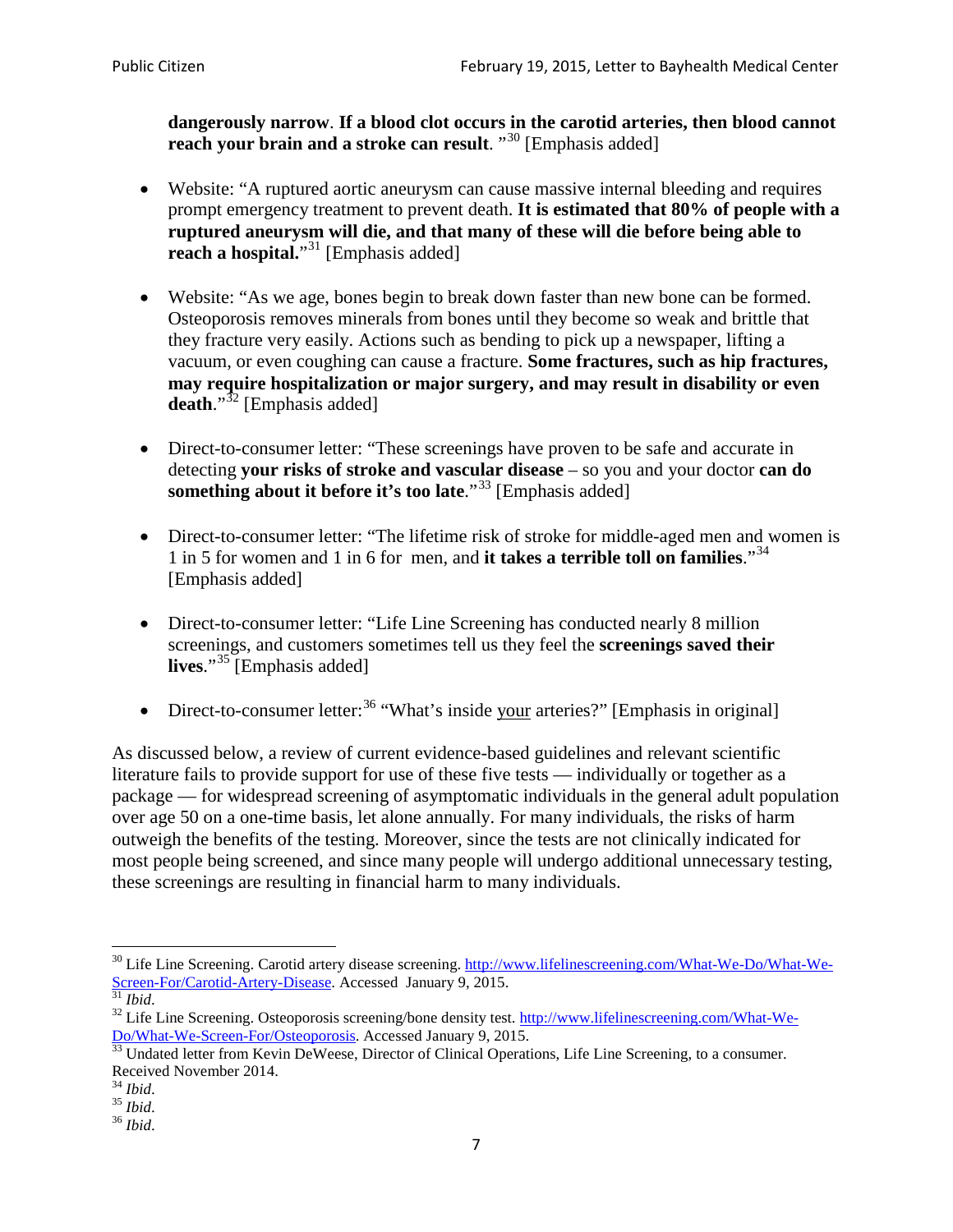Although the following screening tests sound appealing, each one either: (a) clinically benefits only appropriately selected high-risk groups of patients (rather than *all* adults over age 50); or (b) has not been scientifically proven to provide any clinically meaningful benefit to anyone. Widespread and indiscriminate use of these tests is likely to be harmful to large numbers of individuals in the general, asymptomatic population by yielding a significant number of falsepositive test results, leading to subsequent unnecessary diagnostic procedures and treatments, associated adverse effects of those procedures and treatments, and unwarranted anxiety in tested individuals. In addition, some individuals undergoing inappropriate screening will have truepositive abnormal results, but the abnormalities found will never cause symptoms or death, leading to overdiagnosis.

# **A. Atrial fibrillation screening with electrocardiogram (ECG):**

The Life Line Screening online promotional materials state:<sup>[37](#page-7-0)</sup>

Atrial Fibrillation is the most common type of heart arrhythmia (abnormal heartbeat). It occurs when the heart's upper chambers (the atria) beat irregularly or quiver. Without an effective heartbeat blood isn't pumped completely out of the atria, causing blood to pool and possibly clot. A clot can travel to other parts of the body, including the brain, where it may result in stroke.

Screening for Atrial Fibrillation

• A non-invasive procedure used to detect irregular heartbeat (a major risk factor for stroke), an Atrial Fibrillation screening is performed by attaching [ECG] electrodes above your wrists and ankles.

Who should have an atrial fibrillation screening?

• Anyone with risk factors for stroke, atrial fibrillation or carotid artery disease

How often should I get an atrial fibrillation screening?

• Annually

<span id="page-7-1"></span>However, we are not aware of any major medical professional organization that endorses widespread screening of asymptomatic patients younger than age 65 for atrial fibrillation. In addition, atrial fibrillation can be detected in most patients who have the condition simply by checking for an irregularly irregular pulse during a physical exam.

In 2011, the American Heart Association (AHA) and the American Stroke Association (ASA) jointly issued updated evidence-based guidelines for the primary prevention of stroke.<sup>[38](#page-7-1)</sup> The

<span id="page-7-0"></span><sup>&</sup>lt;sup>37</sup> Life Line Screening. Atrial fibrillation screening. [http://www.lifelinescreening.com/What-We-Do/What-We-](http://www.lifelinescreening.com/What-We-Do/What-We-Screen-For/Atrial-Fibrillation)[Screen-For/Atrial-Fibrillation.](http://www.lifelinescreening.com/What-We-Do/What-We-Screen-For/Atrial-Fibrillation) Accessed January 9, 2015.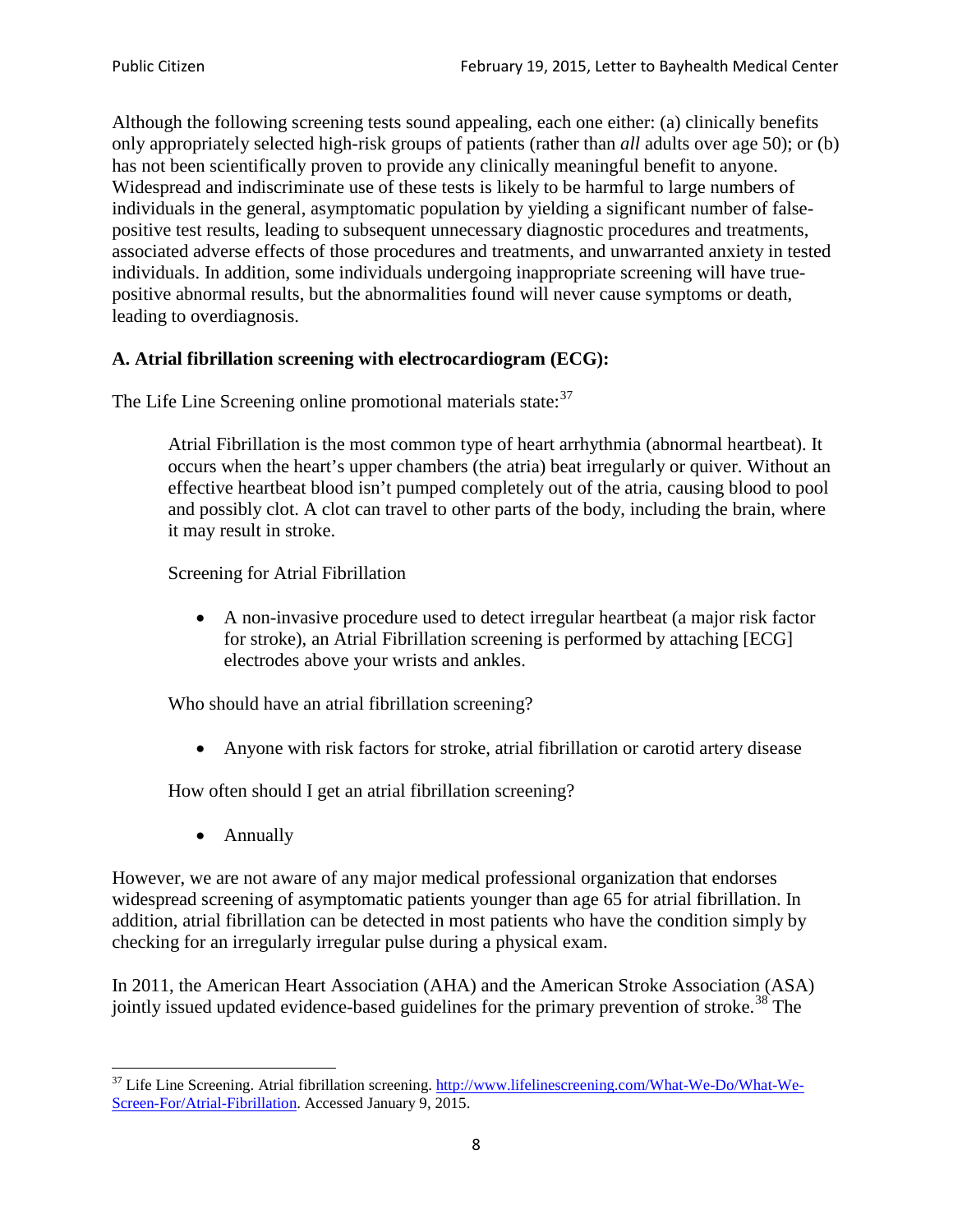American Academy of Neurology (AAN) affirmed the value of these guidelines. The 2011 AHA/ASA guidelines provided the following recommendation regarding screening for atrial fibrillation:

Active screening for atrial fibrillation in patients >65 years of age in primary care settings using pulse taking followed by an ECG as indicated can be useful.

In 2014, the AHA and the ASA issued updated evidence-based guidelines for the primary prevention of stroke.<sup>[39](#page-8-0)</sup> The AAN again affirmed the value of the updated guidelines, and the American Association of Neurological Surgeons, the Congress of Neurological Surgeons and the Preventive Cardiovascular Nurses Association endorsed them. The update provided the following recommendation regarding screening for atrial fibrillation:

Active screening for AF in the primary care setting in patients >65 years of age by pulse assessment followed by ECG as indicated can be useful.

In 2010 and 2012, the European Society of Cardiology issued evidence-based guidelines that similarly recommended that patients ages 65 and older be screened for atrial fibrillation by their primary health care providers by checking the pulse, followed by an ECG in case of irregularity. $40,41$  $40,41$ 

# **B. Stroke/Carotid Artery Ultrasound:**

The Life Line Screening online promotional materials state:<sup>[42](#page-8-3)</sup>

Your carotid arteries are the two large blood vessels in your neck that supply blood to your brain. When these arteries become clogged with cholesterol, they become dangerously narrow. If a blood clot occurs in the carotid arteries, then blood cannot reach your brain and a stroke can result. …

<sup>&</sup>lt;sup>38</sup> Goldstein LB, Bushnell CD, Adams RJ, et al. Guidelines for the primary prevention of stroke: A guideline for healthcare professionals from the American Heart Association/American Stroke Association. *Stroke*.

<sup>2011;42(2):517-584.</sup> [see page 1 for title, authors, ANA affirmation; see page 21 for recommendation]

<span id="page-8-0"></span> $\frac{2011,42(2)(317,601)}{39}$  Meschia JF, Bushnell C, Goden-Albala B, et al. Guidelines for the primary prevention of stroke: A statement for healthcare professionals from the American Heart Association/American Stroke Association. *Stroke*.

<sup>2014;45(12):3754-3832.</sup> [see page 1 for title, authors, ANA affirmation and other endorsements; see page 24 for recommendation]

<span id="page-8-1"></span><sup>40</sup> Camm AJ, Kirchhof P, Lip GYH, et al. Guidelines for the management of atrial fibrillation: The Task Force for the Management of Atrial Fibrillation of the European Society of Cardiology (ESC). *Eur Heart J*. 2010;31:2369- 2429. [See page 50]

<span id="page-8-2"></span><sup>41</sup> Camm AJ, Lip GYH, De Caterina R, et al. 2012 focused update of the ESC Guidelines for the management of atrial fibrillation: An update of the 2010 ESC Guidelines for the management of atrial fibrillation. *Eur Heart J*.

<span id="page-8-3"></span><sup>&</sup>lt;sup>2012</sup>;23(21):2719-2747. [See page 2733] 42 Life Line Screening. [http://www.lifelinescreening.com/What-We-Do/What-We-](http://www.lifelinescreening.com/What-We-Do/What-We-Screen-For/Carotid-Artery-Disease)[Screen-For/Carotid-Artery-Disease.](http://www.lifelinescreening.com/What-We-Do/What-We-Screen-For/Carotid-Artery-Disease) Accessed January 9, 2015.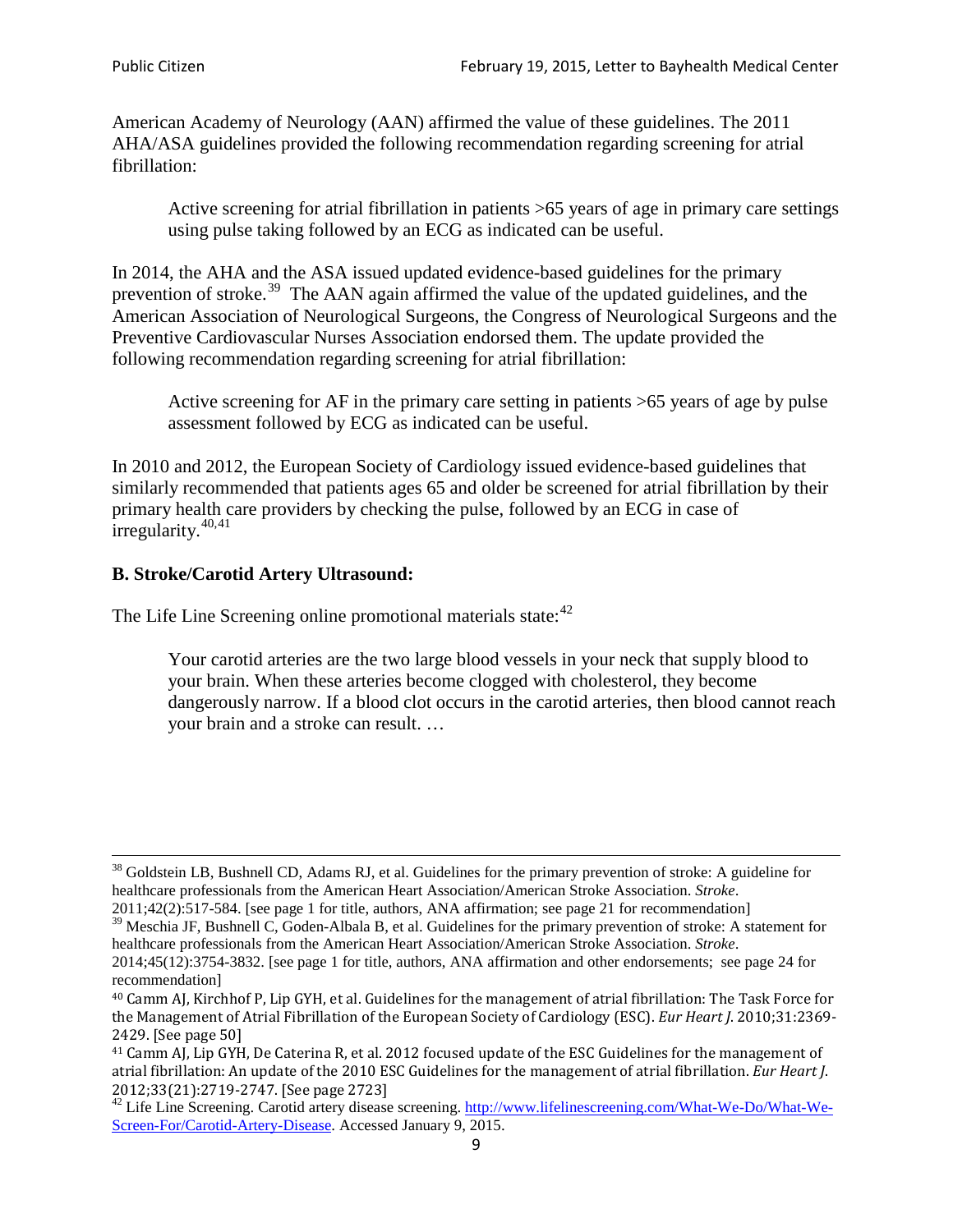Carotid Artery Disease (Plaque) Screening

• Simple, painless and non-invasive, this screening uses cutting-edge Doppler color flow ultrasound technology to create images of the carotid arteries while also measuring blood flow through them.

Who should have a carotid artery screening?

- Anyone over age 50
- Anyone over age 40 with risk factors

How often should I get a carotid artery screening?

• Annually

However, several major medical professional organizations affirmatively recommend *against* indiscriminate screening with carotid artery ultrasounds in low-risk, asymptomatic individuals, and we are not aware of any major medical professional organization that endorses such screening.

Good evidence indicates that although stroke is a leading cause of death and disability in the United States, a relatively small proportion of all disabling, unheralded strokes are due to carotid artery disease. Studies also suggest that only about 1 percent of the general population older than 65 has severe carotid artery stenosis (60 to 90 percent narrowing).<sup>[43](#page-9-0)</sup> Carotid artery stenosis is more prevalent in older adults, smokers, those with hypertension and those with heart disease; unfortunately, research has not found any single risk factor or clinically useful risk stratification tool that can reliably and accurately distinguish people who have clinically important carotid artery stenosis from those who do not.<sup>[44](#page-9-1)</sup>

In 2006, the AHA and the ASA issued a series of evidence-based guidelines for the primary prevention of stroke.[45](#page-9-2) The value of the guidelines was affirmed by the AAN. Although the guidelines did not include a specific recommendation about screening the general population for asymptomatic carotid stenosis, they did state the following:

Although highly selected patients may benefit, screening of general populations for asymptomatic carotid stenosis is unlikely to be cost-effective. The cost-effectiveness of even a one-time screening approach would be highly dependent on the ability to identify a group of persons with a high pretest likelihood of having high-grade asymptomatic disease, the availability of a screening test with a very high sensitivity and specificity when used on a side-scale basis, and very low perioperative complication rates.

<span id="page-9-0"></span> $^{43}$  U.S. Preventive Services Task Force. Screening for carotid artery stenosis: U.S. Preventive Services Task Force recommendation statement. Ann Intern Med. 2007;147(12):854-859.

<span id="page-9-2"></span><span id="page-9-1"></span><sup>&</sup>lt;sup>44</sup> *Ibid*. <sup>45</sup> Goldstein LB, Adams R, Alberts MJ, et al. Primary prevention of ischemic stroke: A guideline from the American <sup>45</sup> Goldstein LB, Adams R, Alberts MJ, et al. Primary prevention of ischemic stroke: A guide Heart Association/American Stroke Association Stroke Council. *Stroke*. 2006;37(6):1583-633.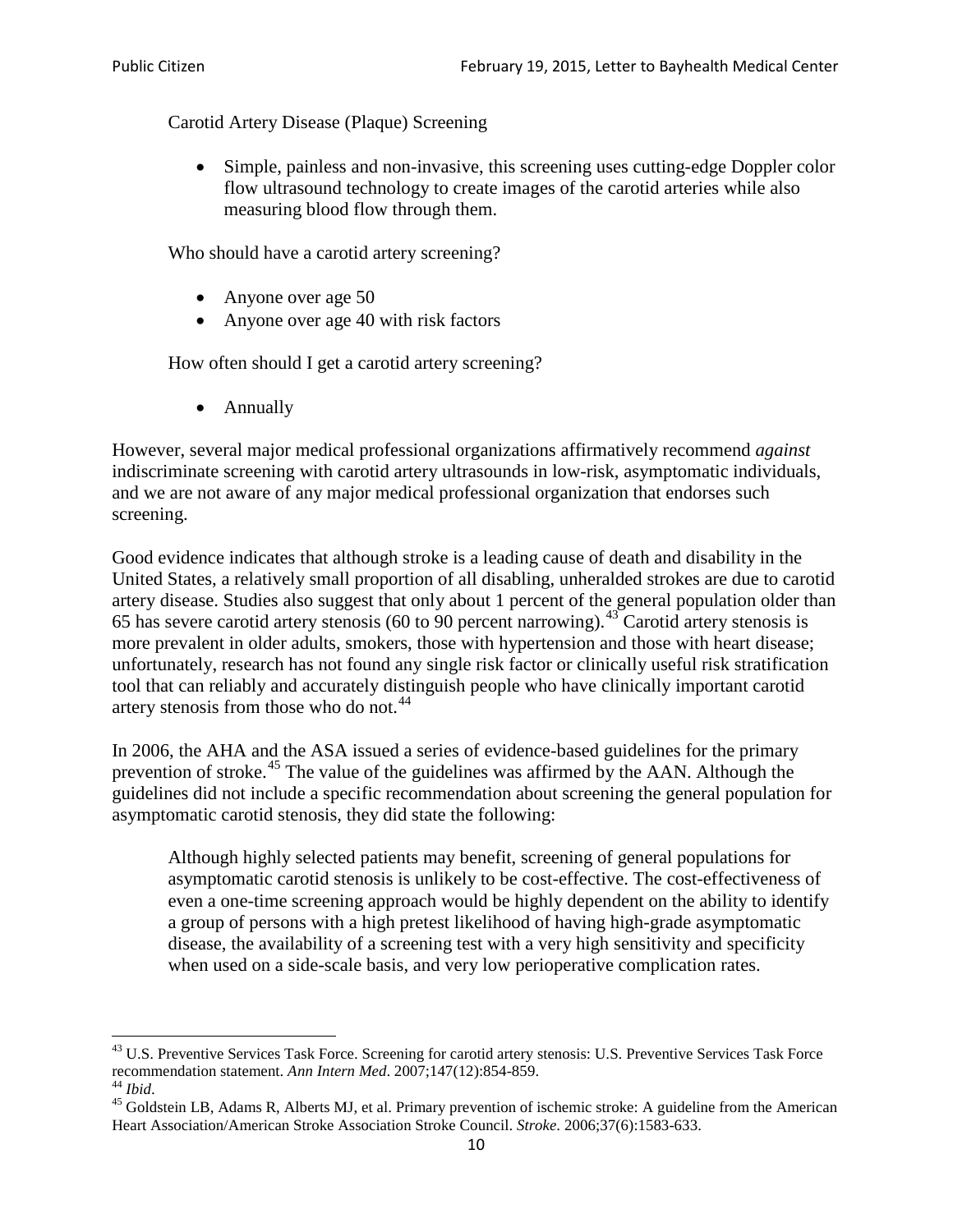These conditions for cost-effective screening are not met for carotid artery ultrasound screening of asymptomatic individuals in the general population, as discussed below.

In 2011, the AHA and the ASA issued updated guidelines for the primary prevention of stroke, the value of which was again affirmed by the  $AAN<sup>46</sup>$  $AAN<sup>46</sup>$  $AAN<sup>46</sup>$ . The updated guidelines stated the following:

Population screening for asymptomatic carotid artery stenosis is not recommended.

In 2014, the AHA and the ASA issued updated guidelines for the primary prevention of stroke.<sup>47</sup> The AAN again affirmed the value of the updated guidelines, and the American Association of Neurological Surgeons, the Congress of Neurological Surgeons, and the Preventive Cardiovascular Nurses Association endorsed them. The updated guidelines stated the following:

Screening low-risk populations for asymptomatic carotid artery stenosis is not recommended.

In 2007, the U.S. Preventive Services Task Force (USPSTF) issued an evidence-based grade D recommendation *against* screening for asymptomatic carotid artery stenosis in the general population.[48](#page-10-2) In making this a grade D recommendation, the USPSTF concluded with moderate certainty that for individuals with asymptomatic carotid artery stenosis, the benefits of screening do not outweigh the harms. It noted, in particular, the following:

#### **Importance**

Good evidence indicates that although stroke is a leading cause of death and disability in the United States, a relatively small proportion of all disabling, unheralded strokes is due to [carotid artery stenosis].

#### **Detection**

The most feasible screening test for severe [carotid artery stenosis] (for example, 60% to 99% stenosis) is duplex ultrasonography. Good evidence indicates that this test has moderate sensitivity and specificity and yields many false-positive results. A positive result on duplex ultrasonography is often confirmed by digital subtraction angiography, which is more accurate but can cause serious adverse events. Noninvasive confirmatory tests, such as magnetic resonance angiography, involve some inaccuracy. Given these facts, some people with false-positive test results may receive unnecessary invasive carotid endarterectomy surgery.

<span id="page-10-0"></span><sup>&</sup>lt;sup>46</sup> Goldstein LB, Bushnell CD, Adams RJ, et al. Guidelines for the primary prevention of stroke: A guideline for healthcare professionals from the American Heart Association/American Stroke Association. *Stroke*.<br>2011;42(2):517-584. [see page 1 for title, authors, ANA affirmation; see page 25 for recommendation]

<span id="page-10-1"></span><sup>&</sup>lt;sup>47</sup> Meschia JF, Bushnell C, Goden-Albala B, et al. Guidelines for the primary prevention of stroke: A statement for healthcare professionals from the American Heart Association/American Stroke Association. *Stroke*. 2014;45(12):3754-3832. [see page 1 for title, authors, ANA affirmation and other endorsements; see page 30 for

recommendation]<br><sup>48</sup> U.S. Preventive Services Task Force. Screening for carotid artery stenosis: U.S. Preventive Services Task Force

<span id="page-10-2"></span>recommendation statement. *Ann Intern Med*. 2007;147(12):854-9.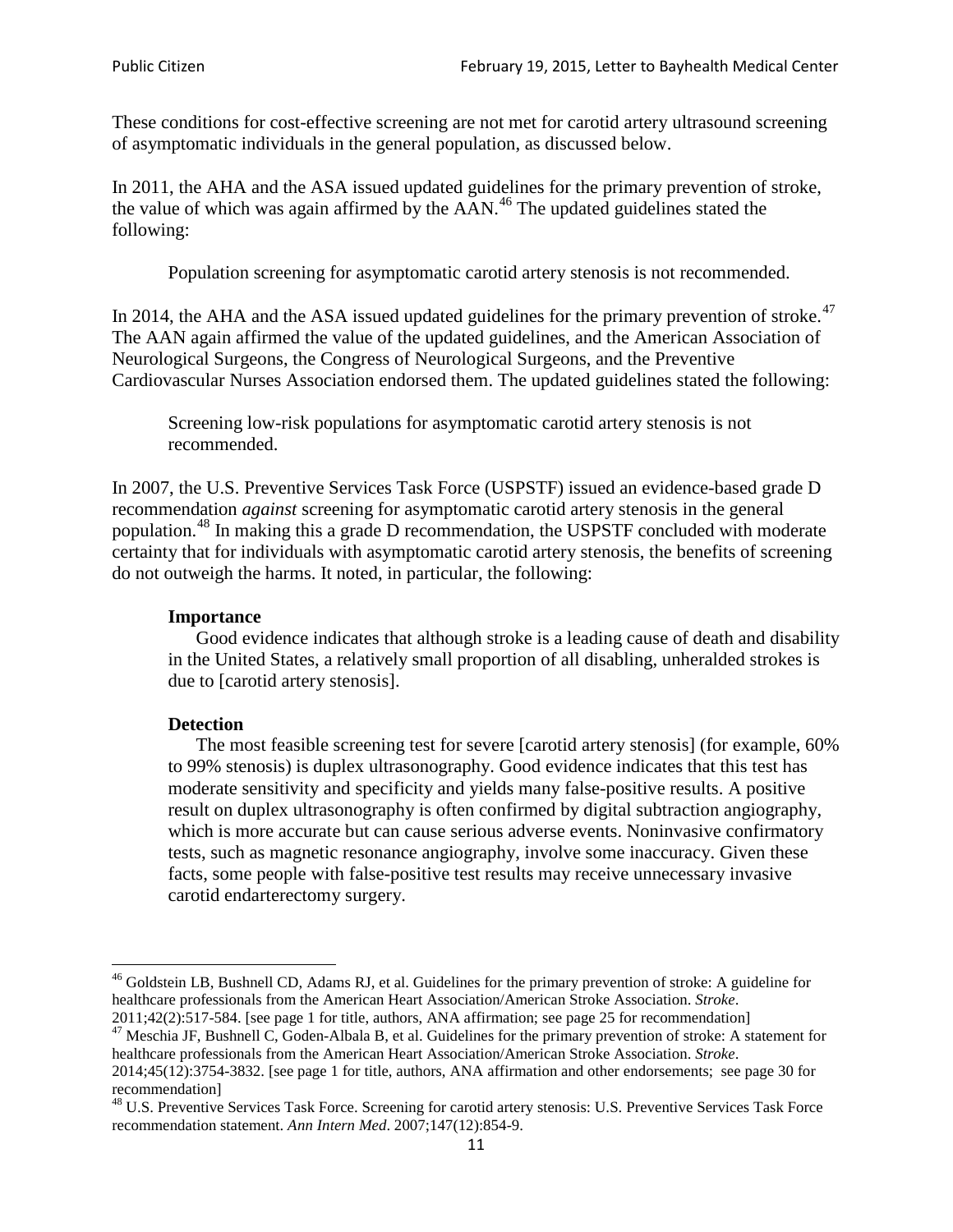#### **Benefits of Detection and Early Intervention**

Good evidence indicates that in selected, high-risk trial participants with asymptomatic severe [carotid artery stenosis], carotid endarterectomy by selected surgeons reduces the 5-year absolute incidence of all strokes or perioperative death by approximately 5%. These benefits would be less among asymptomatic people in the general population. For the general primary care population, the benefits are judged to be no greater than small.

#### **Harms of Detection and Early Intervention**

Good evidence indicates that both the testing strategy and the treatment with carotid endarterectomy can cause harms. A testing strategy that includes angiography will itself cause some strokes. A testing strategy that does not include angiography will cause some strokes by leading to carotid endarterectomy in people who do not have severe [carotid artery stenosis]. In excellent centers, carotid endarterectomy is associated with a 30-day stroke or mortality rate of about 3%; some areas have higher rates. These harms are judged to be no less than small.

In July 2014, the USPSTF issued an updated recommendation against screening for asymptomatic carotid artery stenosis in the general population.<sup>[49](#page-11-0)</sup> In reaffirming its prior recommendation, the USPSTF concluded with moderate certainty that the harms of screening for asymptomatic carotid artery stenosis outweigh the benefits. The USPSTF presented the following updated rationale: $50$ 

#### **Importance**

Stroke is a leading cause of death and disability in the United States. Although asymptomatic carotid artery stenosis is a risk factor for stroke, it causes a relatively small proportion of strokes.

#### **Detection**

The most feasible screening test for carotid artery stenosis (defined as 60% to 99% stenosis) is ultrasonography. Although adequate evidence indicates that this test has high sensitivity and specificity, in practice, ultrasonography yields many false-positive results in the general population, which has a low prevalence of carotid artery stenosis (approximately 0.5% to 1%). There are no externally validated, reliable tools that can determine who is at increased risk for carotid artery stenosis or for stroke when carotid artery stenosis is present. Adequate evidence indicates that the accuracy of screening by auscultation of the neck is poor.

#### **Benefits of Detection and Early Intervention**

There is no direct evidence on the benefits of screening for carotid artery stenosis. Adequate evidence indicates that in selected trial participants with asymptomatic carotid artery stenosis, carotid endarterectomy (CEA) performed by selected surgeons reduces the absolute incidence of all strokes or perioperative death by approximately 3.5%

<span id="page-11-0"></span><sup>&</sup>lt;sup>49</sup> LeFevre on behalf of the U.S. Preventive Services Task Force. Screening for asymptomatic carotid artery stenosis: U.S. Preventive Services Task Force Recommendation Statement. *Ann Intern Med*. Published online July 8, 2014. doi:10.7326/M14-1333. <sup>50</sup> *Ibid*.

<span id="page-11-1"></span>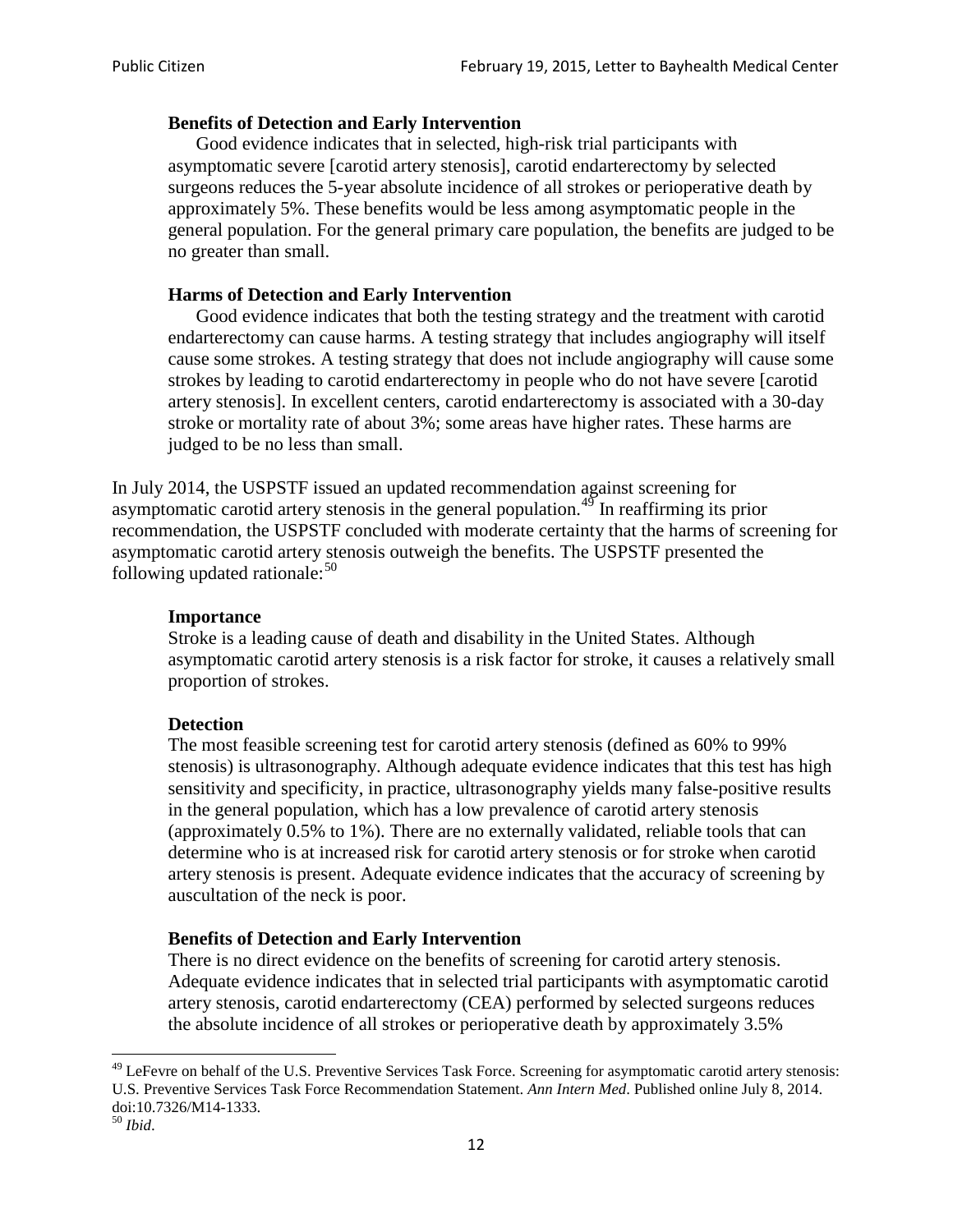compared with (outdated) medical management. However, this difference is probably smaller with current optimal medical management. The magnitude of these benefits would be smaller in asymptomatic persons in the general population. For the general primary care population, the magnitude of benefit is small to none. There is no evidence that identification of asymptomatic carotid artery stenosis leads to any benefit from adding or increasing medication doses (beyond current standard medical therapy for cardiovascular disease prevention).

#### **Harms of Detection and Early Intervention**

Adequate evidence indicates that both the testing strategy for carotid artery stenosis and treatment with CEA can cause harms. Although screening with ultrasonography has few direct harms, all screening strategies, including those with or without confirmatory tests (that is, digital subtraction or magnetic resonance angiography), have imperfect sensitivity and specificity and could lead to unnecessary interventions and result in serious harms. In selected centers similar to those in the trials, CEA is associated with a 30-day stroke or mortality rate of approximately 2.4%; reported rates are as high as approximately 5% in low-volume centers and 6% in certain states. Myocardial infarctions are reported in 0.8% to 2.2% of patients after CEA. The 30-day stroke or mortality rate after carotid angioplasty and stenting (CAAS) is approximately 3.1% to 3.8%. The overall magnitude of harms of screening and subsequent treatment of asymptomatic carotid artery stenosis is small to moderate depending on patient population, surgeon, center volume, and geographic location.

In 2007, the American Society of Neuroimaging, with co-sponsorship by the Society of Vascular and Interventional Neurology, issued evidence-based recommendations on the screening of asymptomatic carotid artery disease in the general population and selected subsets of patients.<sup>[51](#page-12-0)</sup> These societies issued a grade E recommendation *against* screening for carotid artery stenosis in the general population or in a selected population based on age, gender or any other variable alone. The criteria for a grade E recommendation were that the prevalence of disease may be high or low but detection and treatment is documented to have no benefit, or prevalence of disease is low. They also issued a grade A recommendation that screening of selective subpopulations of adults age 65 or older with at least three cardiovascular risk factors (hypertension, coronary artery disease, current cigarette smoking or hyperlipidemia) needs to be considered. The criteria of a grade A recommendation were that the prevalence of disease is high and detection and treatment is of documented benefit.

In 2011, the Society for Vascular Surgery issued a position statement recommending ultrasound screening of carotid arteries only for high-risk individuals age 55 or older, taking into account cardiovascular risk factors, such as a history of hypertension, diabetes mellitus, smoking,

<span id="page-12-0"></span><sup>&</sup>lt;sup>51</sup> Qureshi AI, Alexandrov AV, Tegeler CH, et al. Guidelines for screening of extracranial carotid artery disease: a statement for healthcare professionals from the multidisciplinary practice guidelines committee of the American Society of Neuroimaging; cosponsored by the Society of Vascular and Interventional Neurology. *J Neuroimaging*. 2007;17(1):19-47.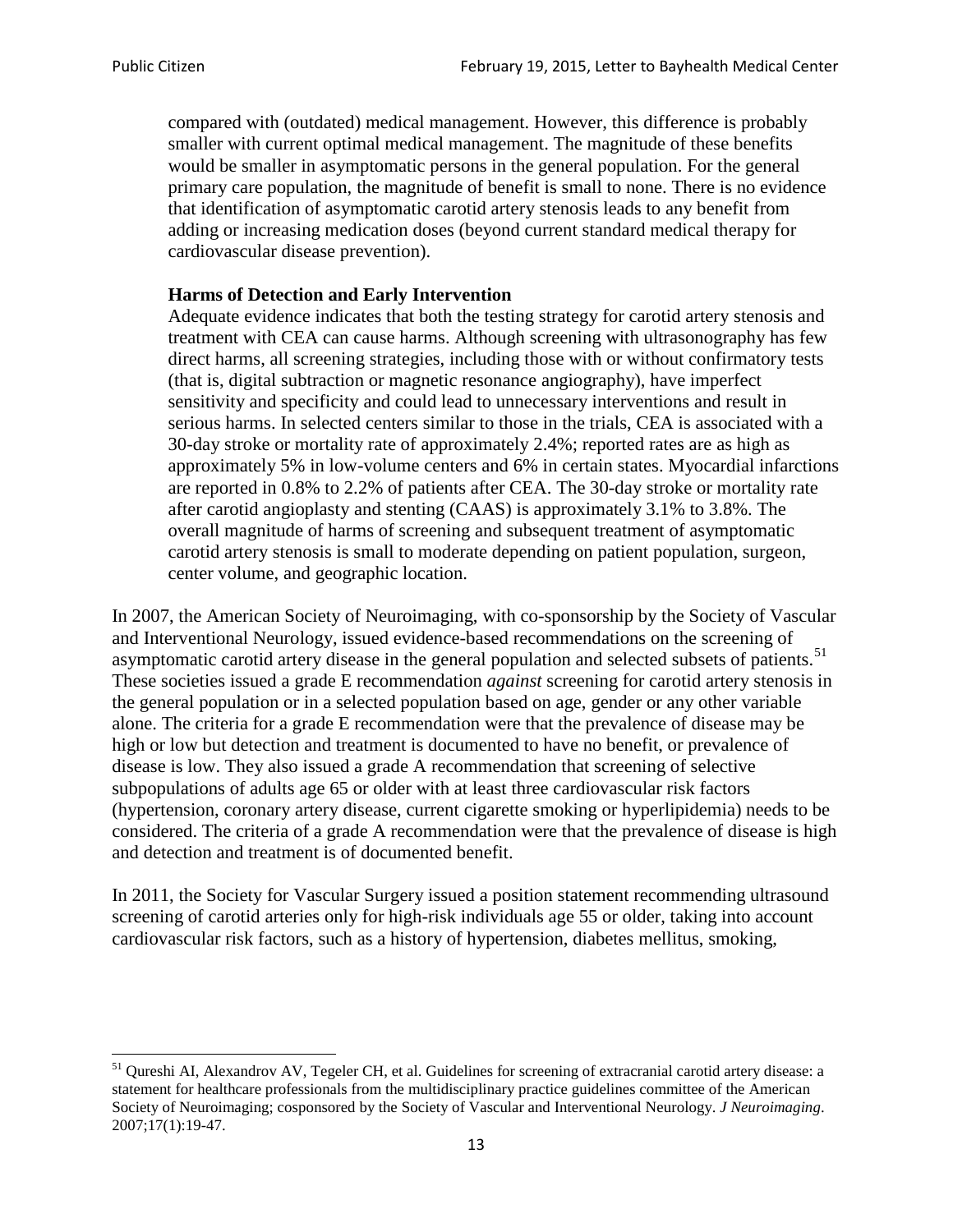hypercholesterolemia, or known cardiovascular disease.<sup>[52](#page-13-0)</sup> The position statement provided little substantive evidence to support this recommendation.

Thus, screening for carotid artery stenosis with ultrasound in the general, asymptomatic population has *not* been shown to significantly improve clinical outcomes, and numerous medical professional organizations strongly recommend against such screening.

### **C. Abdominal Aortic Aneurysm Ultrasound:**

The Life Line Screening online promotional materials state:<sup>[53](#page-13-1)</sup>

An Abdominal Aortic Aneurysm (AAA), a specific kind of aneurysm, is a condition in which the lining of the blood vessel called the aorta is enlarged within the abdomen. Abdominal aortic aneurysms pose a threat because they are usually silent until a medical emergency occurs.

The abdominal aorta is the largest blood vessel in the body and the main artery that originates in the heart. As the lining weakens from age and other risk factors, the vessel wall thins and expands. …

Screening for Aortic Aneurysms

• A painless, non-invasive procedure, an abdominal aortic aneurysm screening requires you to lie on your back while a technician uses ultrasound to take images and measurements of your abdominal aorta. …

Who should have an aortic aneurysm screening?

• Anyone with risk factors

How often should I get an aortic aneurysm screening?

• Annually

By definition, an AAA is present when aortic diameter equals or exceeds 3.0 cm (slightly more than one inch).<sup>[54](#page-13-2)</sup> Most people who have an AAA show no signs or symptoms until it ruptures. The strongest risk factor for *rupture* of an AAA is the aortic diameter.<sup>[55](#page-13-3)</sup> Thus, risk of AAA rupture rises with increasing size of the aneurysm. AAAs with a diameter between 3.0 and 3.9

<span id="page-13-0"></span><sup>&</sup>lt;sup>52</sup> Society for Vascular Surgery. SVS position statement on vascular screenings. January 2011. http://www.vascularweb.org/about/positionstatements/Pages/svs-position-statement-on-vascular-screening.aspx.<br>Accessed January 14, 2015.

<span id="page-13-1"></span>Accessed January 14, 2015.<br>
Sa Life Line Screening. Abdominal aortic aneurysm screening. http://www.lifelinescreening.com/What-We-<br>
Do/What-We-Screen-For/Abdominal-Aortic-Aneurysms. Accessed January 9, 2015.

<span id="page-13-2"></span> $\frac{1}{54}$  Fleming C, Whitlock EP, Beil TL, Lederle FA. Screening for abdominal aortic aneurysm: A best-evidence systematic review for the U.S. Preventive Services Task Force. *Ann Intern Med.* 2005;142(3):203-211.<br><sup>55</sup> Lederle FA, Johnson GR, Wilson SE, et al. Rupture rate of large abdominal aortic aneurysms in patients refusing

<span id="page-13-3"></span>or unfit for elective repair. *JAMA*. 2002;287(22):2968-2972.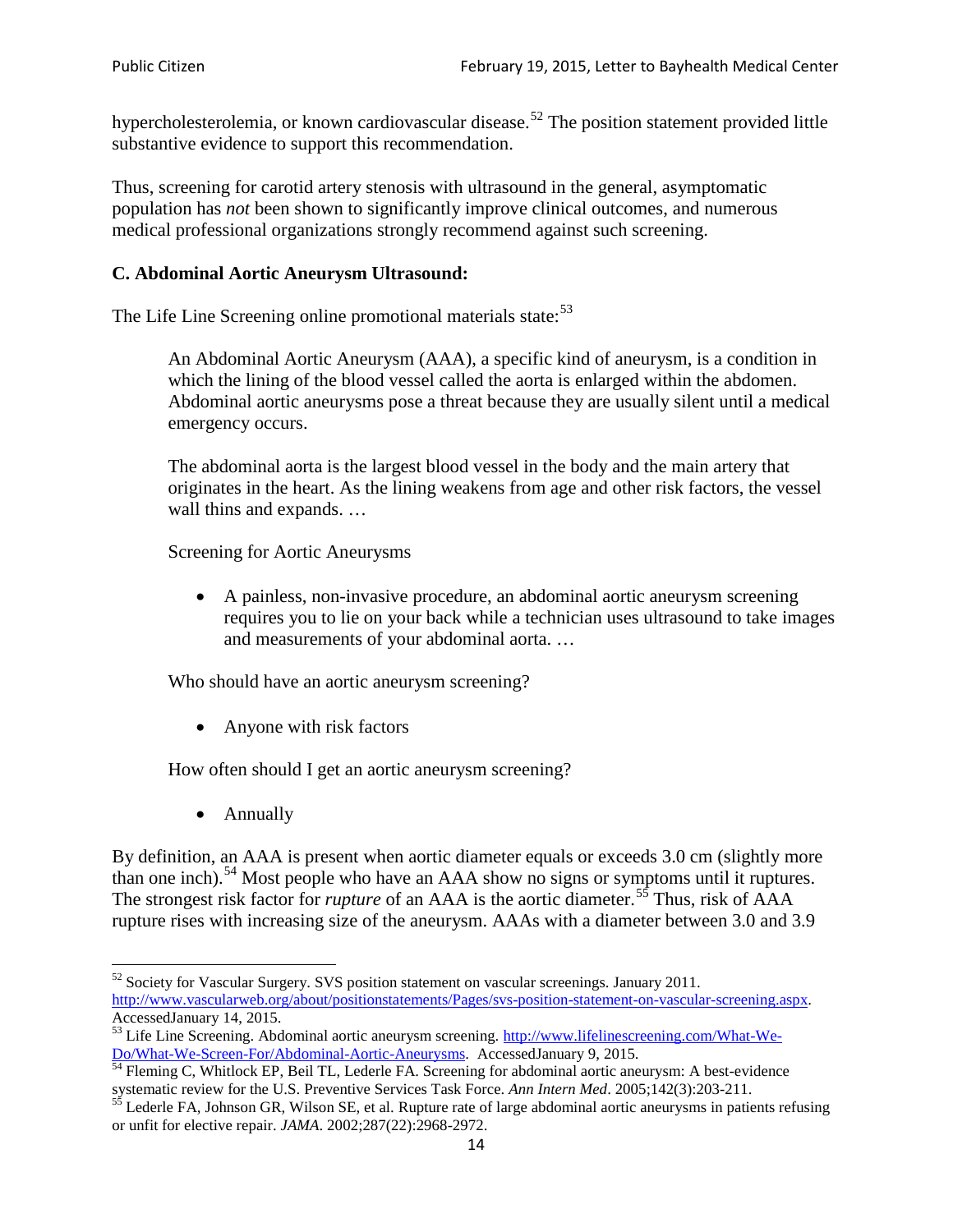cm have an essentially 0 percent annual rupture risk; those with between 4.0 and 4.9 cm have a 1 percent risk; and those between 5.0 and 5.9 cm have a 11 percent annual rupture risk.<sup>[56](#page-14-0)</sup>

In a study of an unselected general population in the U.K., the prevalence of AAA was six times greater in men than women for all age groups.<sup>[57](#page-14-1)</sup> For men not screened for  $AAA$ , almost all deaths from ruptured AAAs occurred after age 65, with more than half occurring before age 80.<sup>[58](#page-14-2)</sup> For women not screened for AAA, the majority of AAA-related deaths occurred after age 80.<sup>[59](#page-14-3)</sup>

Several major medical professional organizations affirmatively recommend one-time ultrasound screening for AAAs *only in certain high-risk individuals* given the epidemiology of AAAs described above, and we are not aware of any major medical professional organization that endorses indiscriminate ultrasound screening for AAAs in low-risk, asymptomatic individuals.

In 2005, the USPSTF issued the following evidence-based recommendations for AAA screening: $60$ 

(1) A grade B recommendation for one-time screening for AAA by ultrasonography in men age 65 to 75 who have ever smoked. In making this a grade [B recommendation,](http://www.uspreventiveservicestaskforce.org/uspstf/gradespre.htm#brec) the USPSTF offered the following rationale:

> The USPSTF found good evidence that screening for AAA and surgical repair of large AAAs ( $\geq$ 5.5 cm) in men age 65 to 75 years who have ever smoked (current and former smokers) leads to decreased AAA-specific mortality. There is good evidence that abdominal ultrasonography, performed in a setting with adequate quality assurance (that is, in an accredited facility with credentialed technologists), is an accurate screening test for AAA. There is also good evidence of important harms of screening and early treatment, including an increased number of surgeries with associated clinically significant morbidity and mortality, and short-term psychological harms. On the basis of the moderate magnitude of net benefit, the USPSTF concluded that the benefits of screening for AAA in men age 65 to 75 years who have ever smoked outweigh the harms.

(2) No recommendation for or against screening for AAA in men age 65 to 75 who have *never* smoked. In making this grade C recommendation, the USPSTF offered the following rationale:

> The USPSTF found good evidence that screening for AAA in men age 65 to 75 years who have never smoked leads to decreased AAA-specific mortality. There is, however, a lower prevalence of large AAAs in men who have never smoked

<span id="page-14-0"></span><sup>&</sup>lt;sup>56</sup> LeFevre ML on behalf of the U.S. Preventive Services Task Force. Screening for abdominal aortic aneurysm: U.S. Preventive Services Task Force recommendation statement. *Ann Intern Med*. Online June 24, 2014. doi:

<span id="page-14-1"></span><sup>10.7326/</sup>M14-1204.<br> $57$  Scott RA, Bridgewater SG, Ashton HA. Randomized clinical trial of screening for abdominal aortic aneurysm in women. *Br J Surg.* 2002;89(3):283-285.

<span id="page-14-4"></span><span id="page-14-3"></span>

<span id="page-14-2"></span><sup>&</sup>lt;sup>58</sup> *Ibid.*<br><sup>59</sup> *Ibid.* 2002;<br><sup>60</sup> U.S. Preventive Services Task Force. Screening for abdominal aortic aneurysm: Recommendation statement. *Ann Intern Med*. 2005;142(3):198-202.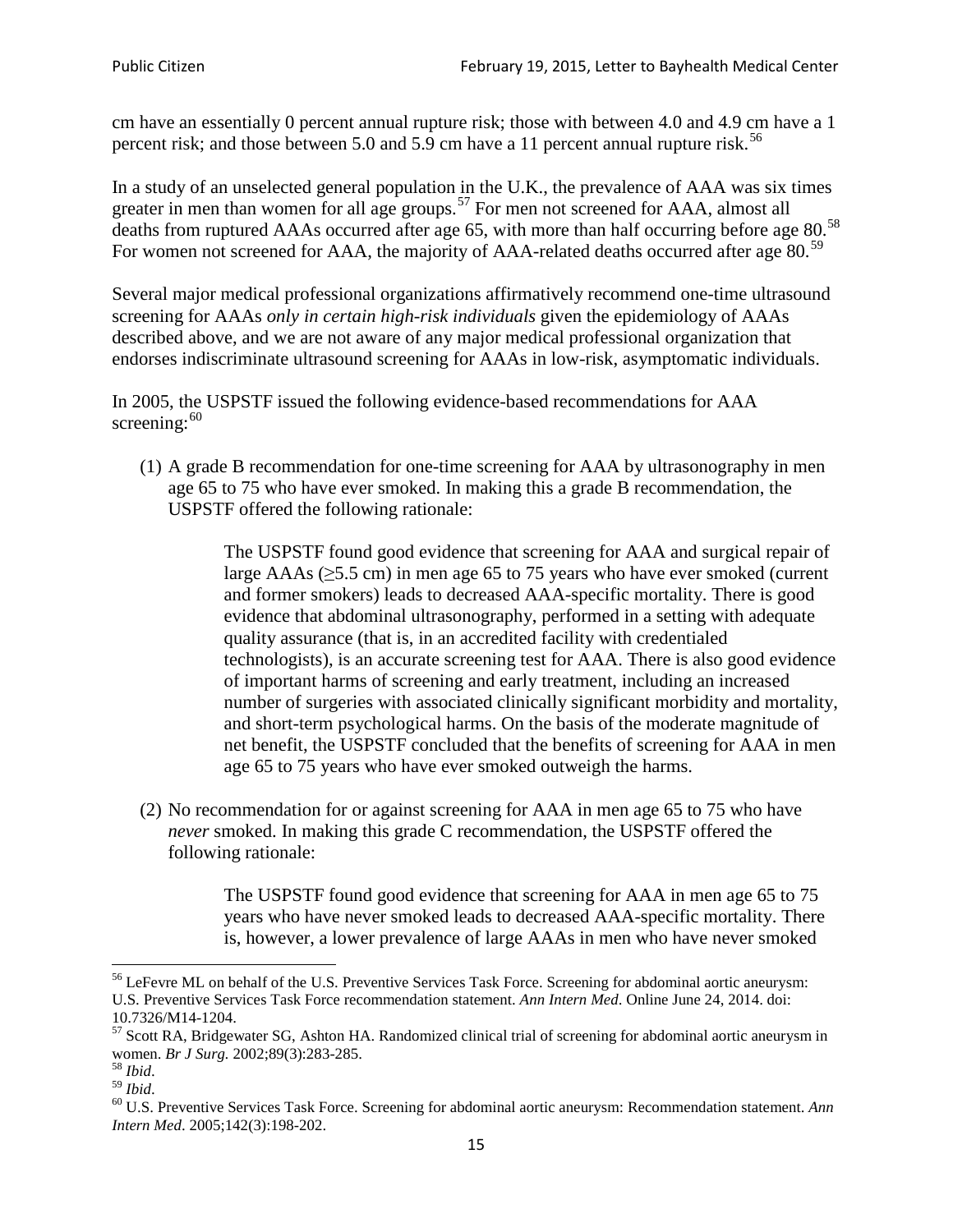compared with men who have ever smoked; thus, the potential benefit from screening men who have never smoked is small. There is good evidence that screening and early treatment lead to important harms, including an increased number of surgeries with associated clinically significant morbidity and mortality, and short-term psychological harms. The USPSTF concluded that the balance between the benefits and harms of screening for AAA is too close to make a general recommendation in this population.

(3) A grade D recommendation *against* routine screening for AAA in women. In making this a grade D recommendation, the USPSTF offered the following rationale:

> Because of the low prevalence of large AAAs in women, the number of AAArelated deaths that can be prevented by screening this population is small. There is good evidence that screening and early treatment result in important harms, including an increased number of surgeries with associated morbidity and mortality, and psychological harms. The USPSTF concluded that the harms of screening women for AAA therefore outweigh the benefits.

In June 2014, the USPSTF issued a revised recommendation statement, based on an updated review of the available evidence published between January 2004 and January 2013.<sup>[61](#page-15-0)</sup> The updated recommendations differ slightly from the 2005 recommendations and include the following: $62$ 

(1) A grade B recommendation for one-time screening for AAA with ultrasonography in men ages 65 to 75 who have ever smoked (no change from 2005). The USPSTF provided the following updated rationale for this unchanged recommendation:

> Four large, population-based, randomized, controlled trials (RCTs) show that invitation to 1-time screening for AAA is associated with reduced AAA-specific mortality in men. This benefit begins 3 years after testing and persists up to 15 years. In addition, risk reduction for AAA rupture and emergency surgery persists up to 10 to 13 years.

> In the 2 highest-quality trials, the relative reduction in AAA-specific mortality after 13 years was 42% to 66%. In the largest trial, where prevalence of AAA was approximately 5% in the screened group, screening was associated with an absolute risk reduction in death of 1.4 per 1000 men.

Abdominal aortic aneurysms are most prevalent in men who have ever smoked, occurring in approximately 6% to 7% of this population. This prevalence increases the importance of screening in these men because it maximizes the absolute benefit that could be achieved (that is, it improves the likelihood that

<span id="page-15-0"></span><sup>61</sup> Guirguis-Blake JM, Beil TL, Senger CA Whitlock EP. Ultrasonography screening for abdominal aortic aneurysms: A systematic review for the U.S. Preventive Services Task Force. *Ann Intern Med*. 2014;160(5):321- 329.

<span id="page-15-1"></span> $62$  LeFevre ML on behalf of the U.S. Preventive Services Task Force. Screening for abdominal aortic aneurysm: U.S. Preventive Services Task Force recommendation statement. *Ann Intern Med*. 2014;161(4):281-290..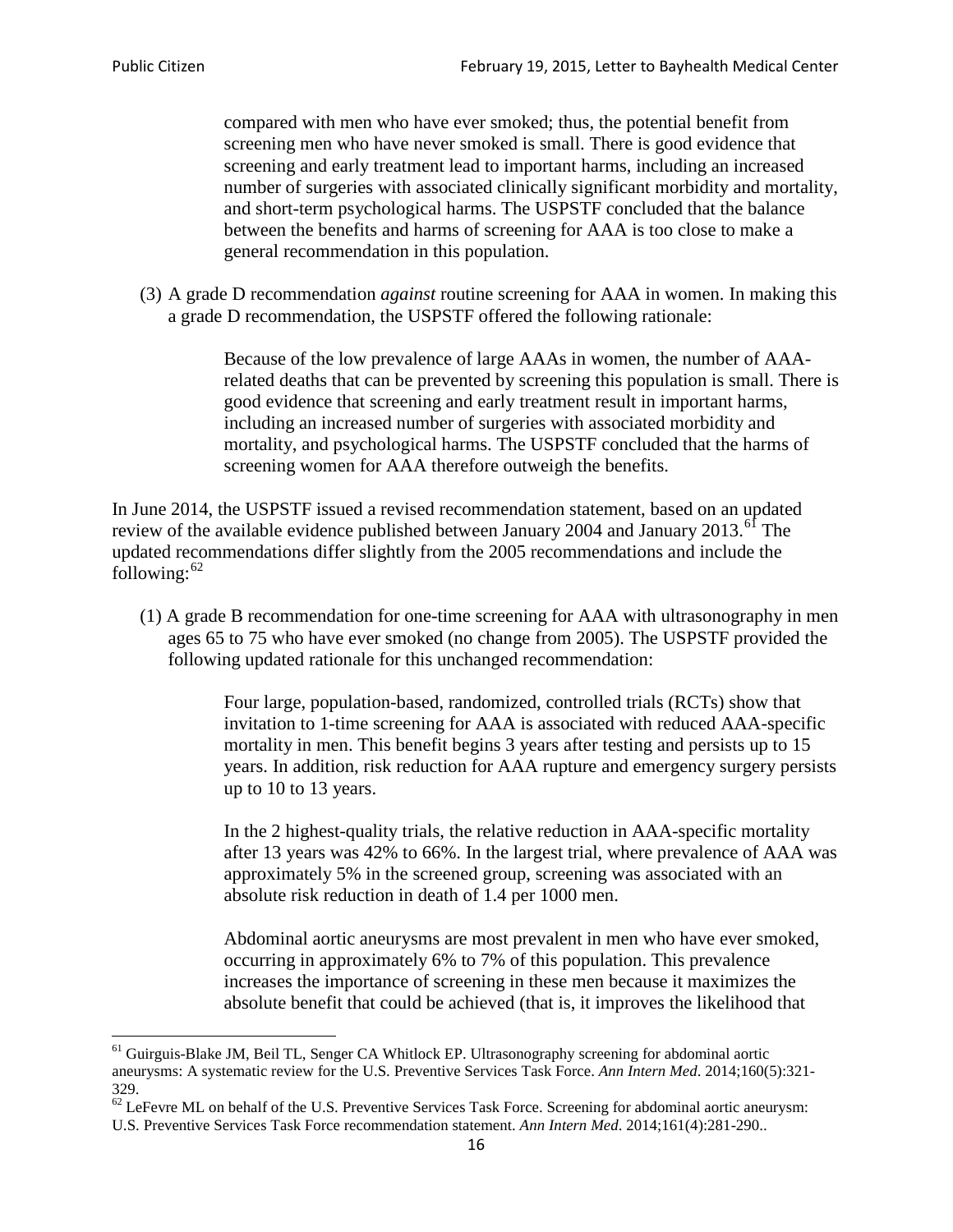men in this group will benefit from screening). Convincing evidence shows that 1-time screening with ultrasonography results in a moderate benefit in men aged 65 to 75 years who have ever smoked.

The USPSTF concluded with high certainty that screening for AAA with ultrasonography in men ages 65 to 75 who have ever smoked has a moderate net benefit.

(2) A grade C recommendation that clinicians *selectively* offer screening for AAA in men ages 65 to 75 who have never smoked rather than routinely screening all men in this group. Evidence indicates that the net benefit of screening all men ages 65 to 75 years who have never smoked is small. In determining whether this service is appropriate in individual cases, patients and clinicians should consider the balance of benefits and harms on the basis of evidence relevant to the patient's medical history, family history, other risk factors, and personal values. The USPSTF offered the following rationale for this new recommendation:

> Screening men overall reduces AAA-specific death, rupture, and emergency surgery. However, the lower prevalence of AAA in men who have never smoked (approximately 2%) substantially reduces the absolute benefit (that is, it greatly lowers the probability that men in this group will benefit from screening). Adequate evidence shows that 1-time screening for AAA with ultrasonography results in a small benefit in men aged 65 to 75 years who have never smoked.

The USPSTF also suggested the following clinical considerations with respect to this new recommendation:

Despite the demonstrated benefits of screening for AAA in men overall, the lower prevalence of AAA in male never-smokers versus male ever-smokers suggests that clinicians should consider a patient's risk factors and the potential for harm before screening for AAA rather than routinely offering screening to all male never-smokers. Important risk factors for AAA include older age and a firstdegree relative with an AAA; other risk factors include a history of other vascular aneurysms, coronary artery disease, cerebrovascular disease, atherosclerosis, hypercholesterolemia, obesity, and hypertension. Factors associated with a reduced risk for AAA include African American race, Hispanic ethnicity, and diabetes.

(3) An I statement concluding that the current evidence is insufficient to assess the balance of benefits and harms of screening for AAA in women ages 65 to 75 who have ever smoked. (An I statement means the USPSTF concludes that the current evidence is insufficient to assess the balance of benefits and harms of the service. Evidence may be lacking, of poor quality, or conflicting, and the balance of benefits and harms cannot be determined.) The USPSTF offered the following rationale for this draft statement:

> *Potential Preventable Burden.* A screening study in Sweden found that the prevalence of AAA in women aged 70 years was low (0.8%) for ever-smokers but increased to 2.0% for current smokers. A meta-analysis of individual-patient data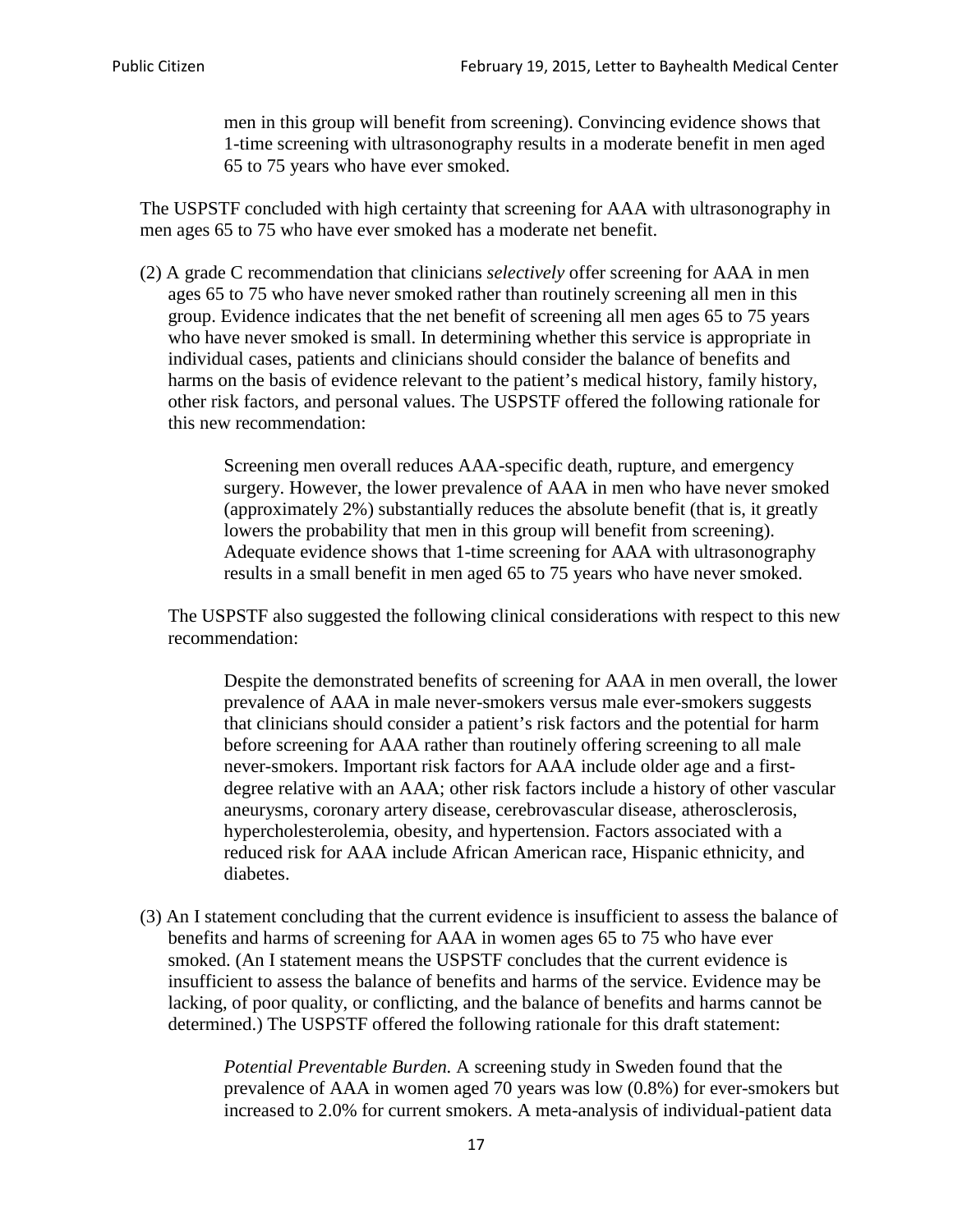found that women have a higher risk than men for AAA rupture at the same diameter (hazard ratio [HR], 3.76 [95% CI, 2.58 to 5.47]). However, AAAassociated deaths occur at an older age in women (at a time of increased competing causes of death and a declining benefit–risk ratio for operative interventions), with 70% of deaths occurring after age 80 years in women compared with fewer than 50% in men. In the only screening RCT that included women, most screen-detected AAAs in women were small (3.0 to 3.9 cm) and AAA-specific mortality was low in screened and unscreened women  $(<0.2\%)$ after 10 years.

*Potential Harms.* Four RCTs (primarily done in men) showed that screening for AAA doubled the rate of AAA-associated surgeries, largely driven by an increase in elective surgeries. Most screen-detected AAAs were below the 5.5-cm threshold for immediate repair. This finding generally results in long-term or lifelong surveillance and is probably associated with some amount of overtreatment, although the magnitude of this burden is difficult to quantify.

Most screening trials reported an associated decrease in emergency AAA repairs and a reduced 30-day mortality rate associated with emergency surgery in populations invited to screen, although mortality associated with elective surgery was not reduced. Operative mortality associated with AAAs is higher in women than in men (7% vs. 5% for open repair and 2% vs. 1% for endovascular repair, respectively).

*Costs.* In addition to the cost of ultrasonography screening (approximately \$100), the estimated potential associated cost of elective surgery to repair a screendetected AAA ranges from \$37 000 to \$43 000. Potential opportunity costs also may arise, because screening may take the place of other preventive activities that may be more beneficial to the patient.

*Current Practice.* Screening for AAA is provided as part of the "welcome-to-Medicare visit" for women who have a family history of AAA. However, the evidence is insufficient to accurately characterize current practice patterns related to screening for AAA in women.

A retrospective analysis from 2000 to 2010 used the National Inpatient Sample, a database that has a stratified 20% random sample of all nonfederal inpatient hospital admissions in the United States. This analysis found that women are more likely than men to have open surgery versus endovascular aneurysm repair (EVAR) for unruptured AAA (24% vs. 17%, respectively), potentially because of issues with access to the iliac artery (that is, smaller artery size) that may preclude endovascular management.

A retrospective review of 4026 AAA repairs in the Vascular Study Group of New England database (a voluntary registry from 30 academic and community hospitals in the 6 New England states) reported that women were more likely than men to have open surgery versus EVAR and to be older and have smaller aortic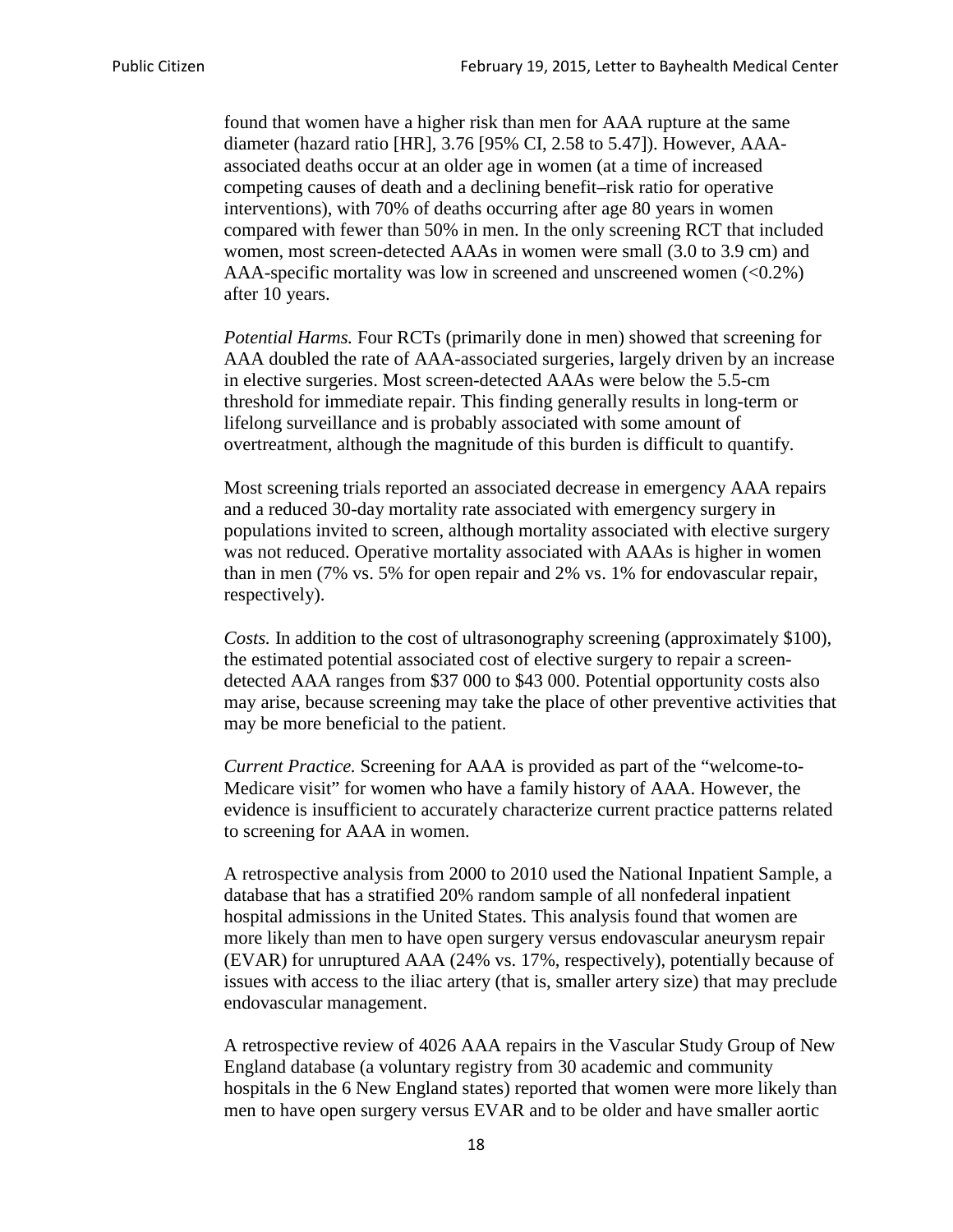diameters at the time of repair. Postoperative complications were higher in women than in men after elective EVAR or open repair, including emergency reoperations, dysrhythmias, leg ischemia or emboli, bowel ischemia, or need for discharge to another medical facility rather than home.

(4) A grade D recommendation *against* routine screening for AAA in women who have never smoked. The USPSTF offered the following rationale for this draft updated recommendation:

> The prevalence of AAA in women who have never smoked is low (0.03% to 0.60% in women aged 50 to 79 years). The evidence also shows no apparent benefit of screening for AAA in women. The USPSTF therefore concludes that adequate evidence shows that the absolute benefit of 1-time screening for AAA with ultrasonography in women who have never smoked can effectively be bounded at none or almost none.

In discussing the harms of detection and early treatment of AAAs, the USPSTF noted the following: $63$ 

In the available trials, groups invited to screening were approximately twice as likely as control groups to have any AAA surgery within 3 to 5 years, predominantly driven by an increase in elective surgeries. More than 90% of AAAs identified by screening were below the 5.5-cm threshold for immediate repair. Detecting smaller AAAs generally leads to long-term (potentially lifelong) surveillance.

A person's risk for death related to elective surgery for AAA is lower than that for death related to emergency surgery for rupture. However, the increase in the overall rates of detection and surgery in the screening groups still potentially represents a harm. A proportion of AAAs will never rupture because they do not advance or because a person dies of a competing cause.

The exact extent of overdiagnosis and overtreatment is difficult to estimate. One study from Massachusetts General Hospital reviewed 24 000 consecutive autopsies between 1952 and 1975 and found that 75% of the 473 patients who died with an undetected or unoperated AAA had a cause of death not related to the AAA (41% were >5.1 cm in diameter). Given that even elective treatment is associated with some risk for perioperative mortality, overtreatment is an important issue to consider when deciding whether to screen for this condition....

Convincing evidence shows that the harms associated with 1-time screening for AAA with ultrasonography are at least small in all populations and potentially higher in women because of their higher risk for operative mortality.

In 2011, the Society for Vascular Surgery issued a position statement on vascular screening recommending a one-time ultrasound screening for AAA for all men age 65 or older and

<span id="page-18-0"></span><sup>63</sup> *Ibid*.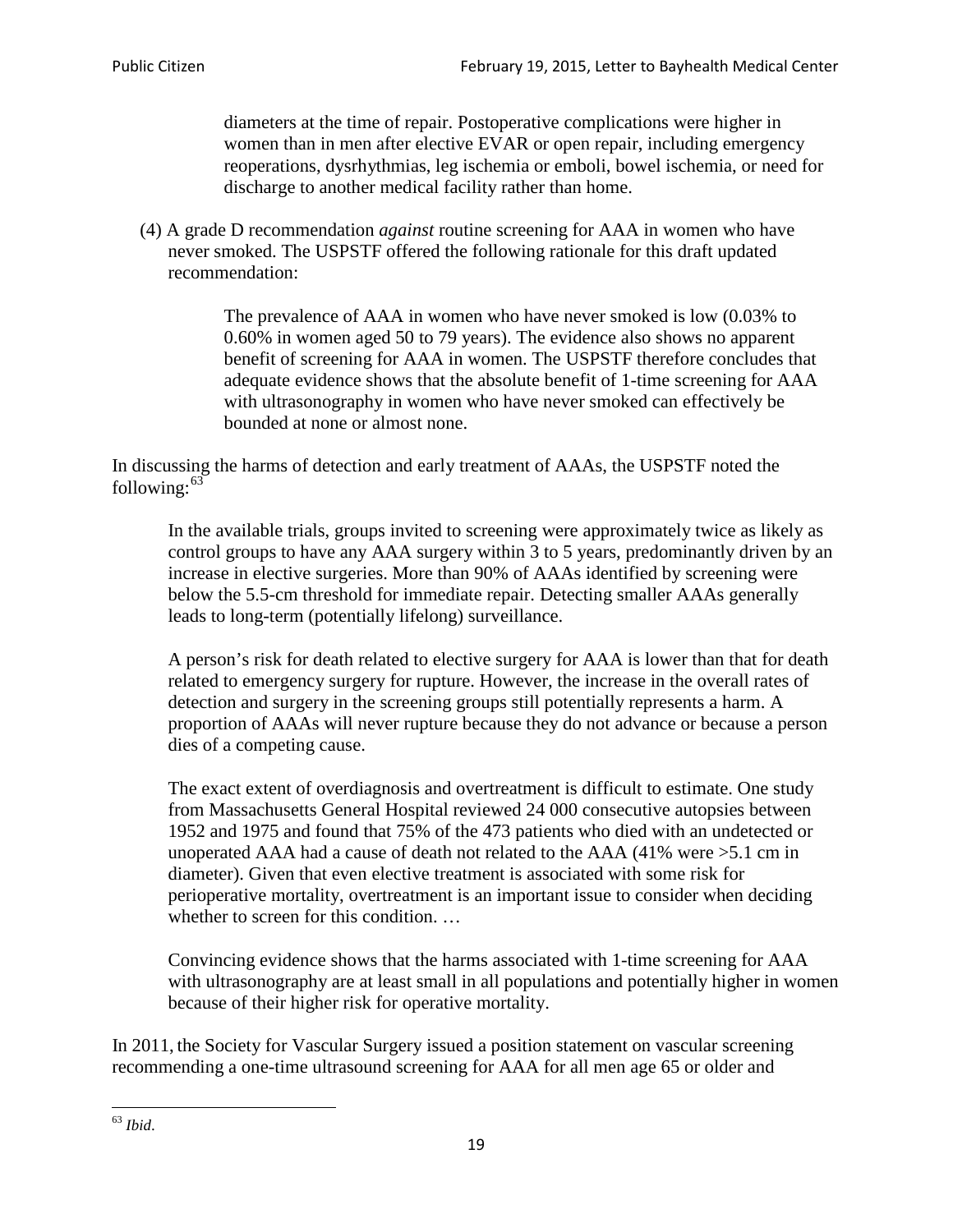screening men as early as age 55 who have a family history of AAA.<sup>[64](#page-19-0)</sup> The society also recommended one-time ultrasound screening for AAA for all women age 65 or older who have a family history of AAA or have smoked.

In 2012, the ACCF, American College of Radiology, American Institute of Ultrasound in Medicine, American Society of Echocardiography, American Society of Nephrology, Intersocietal Commission for the Accreditation of Vascular Laboratories, Society for Cardiovascular Angiography and Interventions, Society of Cardiovascular Computed Tomography, Society for Interventional Radiology, Society for Vascular Medicine, and Society for Vascular Surgery jointly issued evidence-based appropriate use criteria for noninvasive vascular testing (ultrasound and physiological testing) for a variety of possible indications.<sup>[65](#page-19-1)</sup> For each indication, these organizations classified the use of noninvasive vascular testing into one of the following three categories:

- **Appropriate:** The test is one in which the expected incremental information, combined with clinical judgment, exceeds the expected negative consequences — including the risks of the procedure itself and the downstream impact of poor test performance such as delay in diagnosis (false-negatives) or inappropriate diagnosis (false-positives) — by a sufficiently wide margin for the specific indication that the procedure is generally considered acceptable care and a reasonable approach for the indication.
- **Uncertain:** The test *may* be generally acceptable and *may* be a reasonable approach for the specific indication; uncertainty also implies that more research and/or patient information is needed to classify the indication definitively.
- **Inappropriate:** The test *is not* generally acceptable and *is not* a reasonable approach for the specific indication.

These organizations classify screening for AAA as *inappropriate* for anyone under age 65 with no history of smoking, except as noted below. They also classify such screening as *uncertain* for anyone 65 or older with no history of smoking.

These organizations did classify screening for AAA as *appropriate* for the following subgroups:

- Adults older than age 60 with a first-degree relative with an AAA.
- Adults age 65 or older who are current or former smokers.

In summary, the USPSTF and many other major medical professional organizations recommended against routine screening for AAA, or designate such screening as inappropriate for those individuals who are not at high risk for developing AAA. Screening for AAA in the

<span id="page-19-0"></span><sup>64</sup> Society for Vascular Surgery. SVS Position Statement on Vascular Screenings. January 2011. [http://www.vascularweb.org/about/positionstatements/Pages/svs-position-statement-on-vascular-screening.aspx.](http://www.vascularweb.org/about/positionstatements/Pages/svs-position-statement-on-vascular-screening.aspx) 

<span id="page-19-1"></span>Accessed August 21, 2014.<br><sup>65</sup> Mohler ER, Gornik HL, Gerhard-Herman M, et al. ACCF/ACR/AIUM/ASE/ASN/ICAVL/SCAI/SCCT/SIR/ SVM/SVS 2012 appropriate use criteria for peripheral vascular ultrasound and physiological testing part I: Arterial ultrasound and physiological testing*. J Am Coll Cardiol*. 2012;60(3):242-276.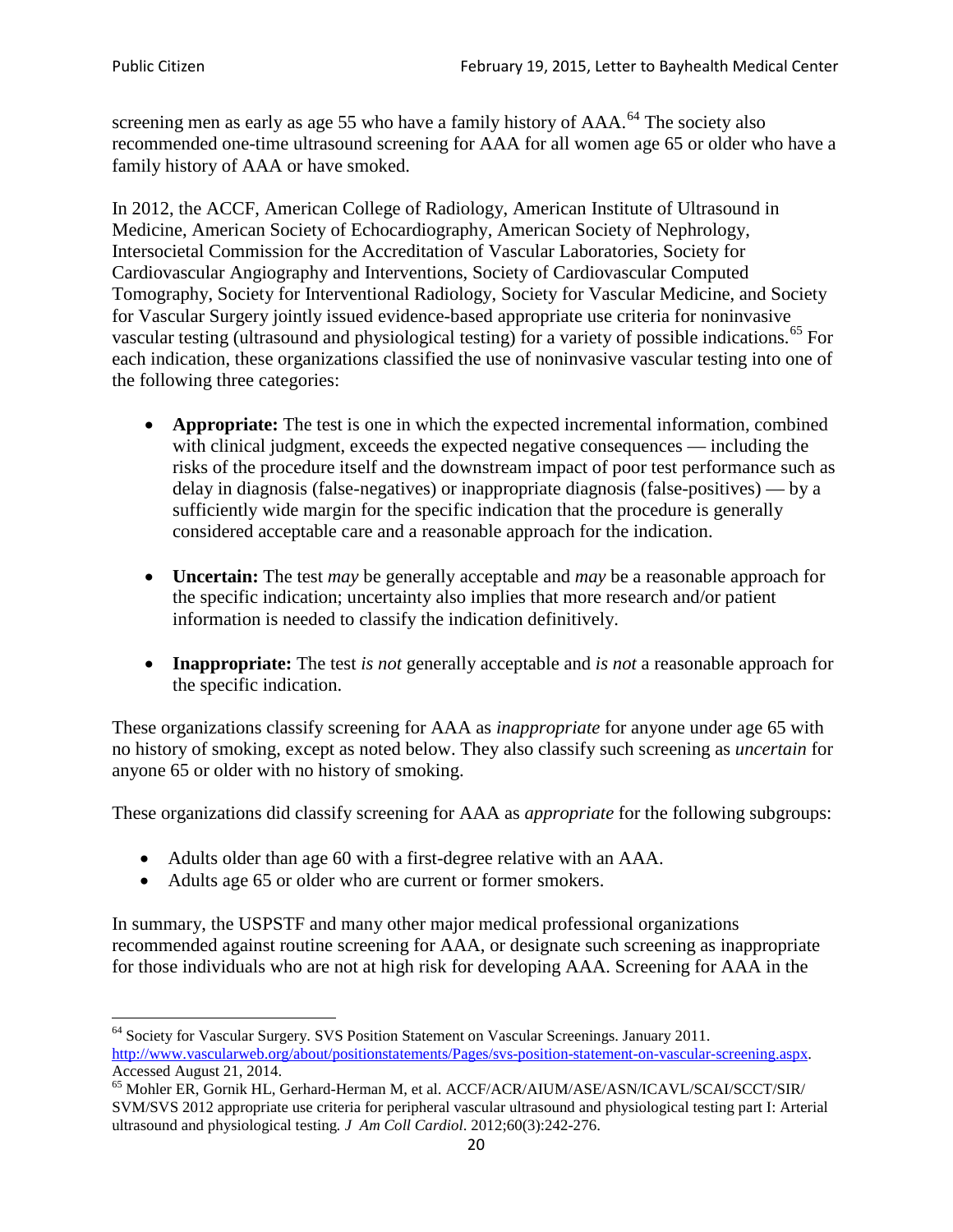general, asymptomatic population has *not* been shown to significantly improve clinical outcome and is likely to do more harm than good.

### **D. Peripheral Arterial Disease Test:**

The Life Line Screening online promotional materials state:<sup>[66](#page-20-0)</sup>

Peripheral Arterial Disease (PAD), more commonly known as hardening of the arteries, affects about eight million Americans. It is a condition in which the large and mediumsized arteries supplying blood to the legs become narrow or clogged, constricting the flow of blood. PAD is caused by atherosclerosis, a gradual process in which cholesterol and scar tissue build up, forming a substance called plaque that clogs the artery. PAD not only causes pain and disability, it also is associated with a much higher risk of heart disease. …

Peripheral Arterial Disease Screening

o A quick, easy and non-invasive procedure, PAD screening is done by using the ankle-brachial index (ABI). After removing your socks and shoes, you will have pressure cuffs placed around your upper arms and ankles. A small ultrasound device will then measure the systolic blood pressure in your limbs. …

Who should have a peripheral arterial disease screening?

• Anyone with risk factors

How often should I get a peripheral arterial disease screening?

• Annually

In 2012, the ACCF, American College of Radiology, American Institute of Ultrasound in Medicine, American Society of Echocardiography, American Society of Nephrology, Intersocietal Commission for the Accreditation of Vascular Laboratories, Society for Cardiovascular Angiography and Interventions, Society of Cardiovascular Computed Tomography, Society for Interventional Radiology, Society for Vascular Medicine, and Society for Vascular Surgery jointly issued evidence-based appropriate use criteria for noninvasive vascular testing (ultrasound and physiological testing) for a variety of possible indications. These appropriate use criteria identify the following as the only appropriate indications for lower extremity artery testing with ABI: patients with diminished pulses, femoral bruit, age greater than 50 with diabetes or smoking, or age greater than 70, which is consistent with ACC/AHA PAD guidelines. The evaluation with ABI for those younger than 50 and those with diabetes was classified as uncertain.<sup>[67](#page-20-1)</sup>

<span id="page-20-0"></span><sup>&</sup>lt;sup>66</sup> Life Line Screening. Peripheral arterial disease screening. [http://www.lifelinescreening.com/What-We-Do/What-](http://www.lifelinescreening.com/What-We-Do/What-We-Screen-For/Peripheral-Arterial-Disease)[We-Screen-For/Peripheral-Arterial-Disease.](http://www.lifelinescreening.com/What-We-Do/What-We-Screen-For/Peripheral-Arterial-Disease) Accessed January 9, 2015.<br><sup>67</sup> Mohler ER, Gornik HL, Gerhard-Herman M, et al. ACCF/ACR/AIUM/ASE/ASN/ICAVL/SCAI/SCCT/SIR/

<span id="page-20-1"></span>SVM/SVS 2012 appropriate use criteria for peripheral vascular ultrasound and physiological testing part I: Arterial ultrasound and physiological testing. *J Am Coll Cardiol*. 2012;60(3):242-276.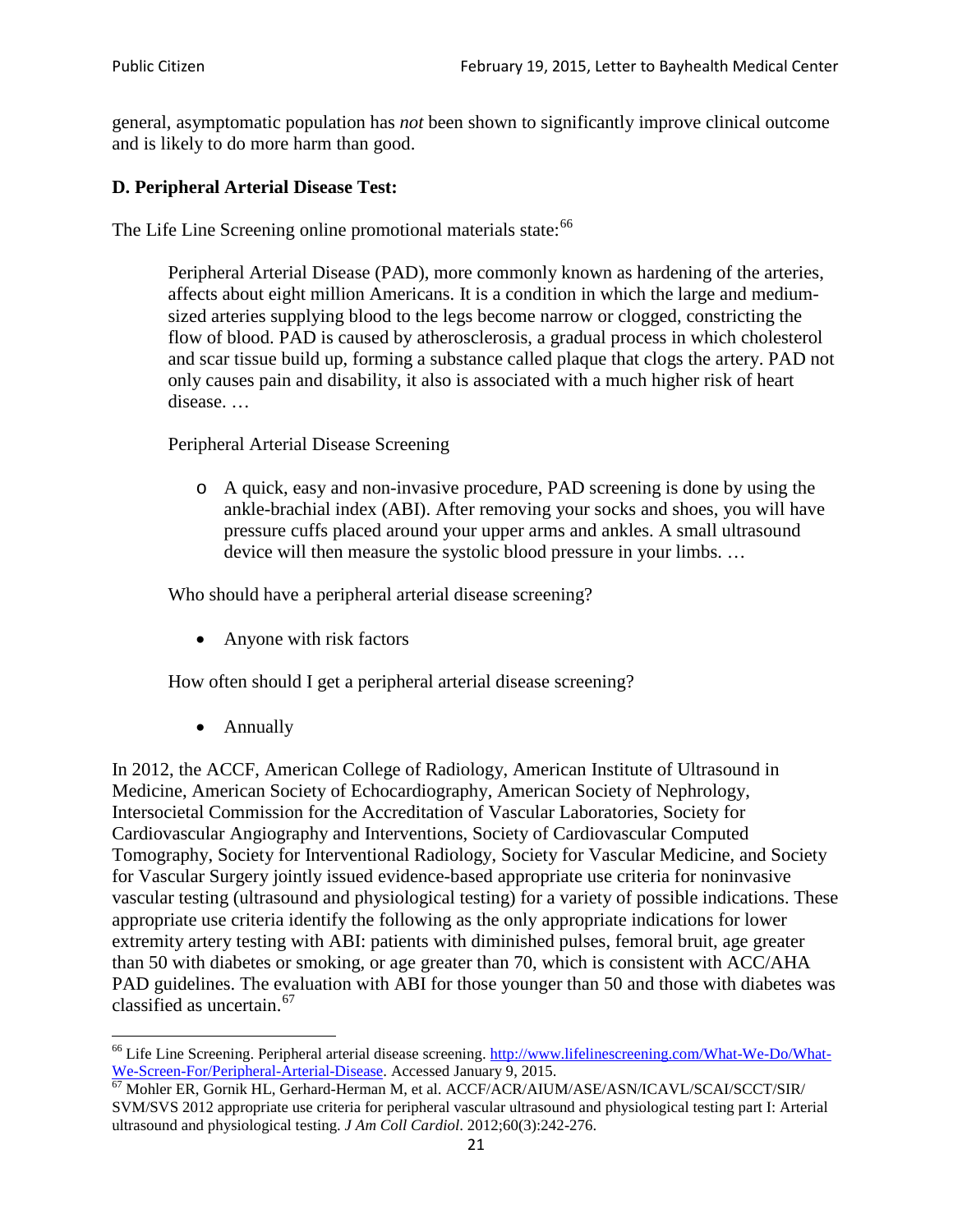In 2013, the USPSTF, based on a systematic review of the scientific literature,<sup>[68](#page-21-0)</sup> issued a grade I statement on ABI testing, concluding that the current evidence is *insufficient* to assess the balance of benefits and harms of screening for peripheral artery disease and cardiovascular disease risk assessment with ABI in adults.<sup>[69](#page-21-1)</sup> In making this statement, the USPSTF noted the following regarding its assessment of the possible benefits and harms of ABI screening:

#### **Benefits of Detection and Early Treatment**

The USPSTF found no evidence that screening for and treatment of PAD in asymptomatic patients leads to clinically important benefits. It also reviewed the potential benefits of adding the ABI to the Framingham Risk Score (FRS) and found evidence that this results in some patient risk reclassification; however, how often the reclassification is appropriate or whether it results in improved clinical outcomes is not known.

Determining the overall benefit of ABI testing requires not only evidence on appropriate risk reclassification but also evidence that this reclassification leads to treatments shown to improve clinical outcomes. One randomized trial found that aspirin did not reduce [cardiovascular disease] events in patients with a low ABI. No studies assessed the effect of lipid-lowering therapy or other cardiovascular risk reduction interventions in patients with asymptomatic PAD and no known diagnosis of [cardiovascular disease] or diabetes. The USPSTF found inadequate evidence that early treatment of screen-detected PAD leads to improvement in clinical outcomes.

#### **Harms of Detection and Early Treatment**

The USPSTF found no studies addressing the magnitude of harms of screening for PAD with the ABI; however, the direct harms to the patient of screening itself, beyond the time needed for the test, are probably minimal. Other harms resulting from testing may include false-positive results, exposure to gadolinium or contrast dye if magnetic resonance angiography (MRA) or computed tomography angiography (CTA) is used to confirm diagnosis, anxiety, labeling, and opportunity costs.

The USPSTF found inadequate evidence on the harms of early treatment of screendetected PAD. One study showed that low-dose aspirin treatment in asymptomatic patients with a low ABI may increase bleeding. Additional harms associated with treatment include use of unnecessary medications (or higher doses) and their resulting adverse effects and discontinuation of medications known to be effective in patients with established coronary artery disease (CAD) if the patient is reclassified to a lower risk category on the basis of a normal ABI.

We are not aware of any major medical professional organization that endorses such screening for peripheral vascular disease with ABI in the general asymptomatic population.

Moreover, treatment benefits for asymptomatic individuals with screen-detected PAD are not well established, and there appear to be no studies that directly assess the impact of screening

<span id="page-21-0"></span><sup>&</sup>lt;sup>68</sup> Lin JS, Olson CM, Johnson ES, Whitlock EP. The ankle-brachial index for peripheral artery disease screening and cardiovascular disease prediction among asymptomatic adults: A systematic evidence review for the U.S. Preventive Services Task Force. *Ann Intern Med.* 2013;159(5):333-341.<br><sup>69</sup> Moyer VA, U.S. Preventive Services Task Force. Screening for peripheral artery disease and cardiovascular

<span id="page-21-1"></span>disease risk assessment with the ankle–brachial index in adults: U.S. Preventive Service Task Force recommendation statement. *Ann Intern Med.* 2013;159(5):342-348.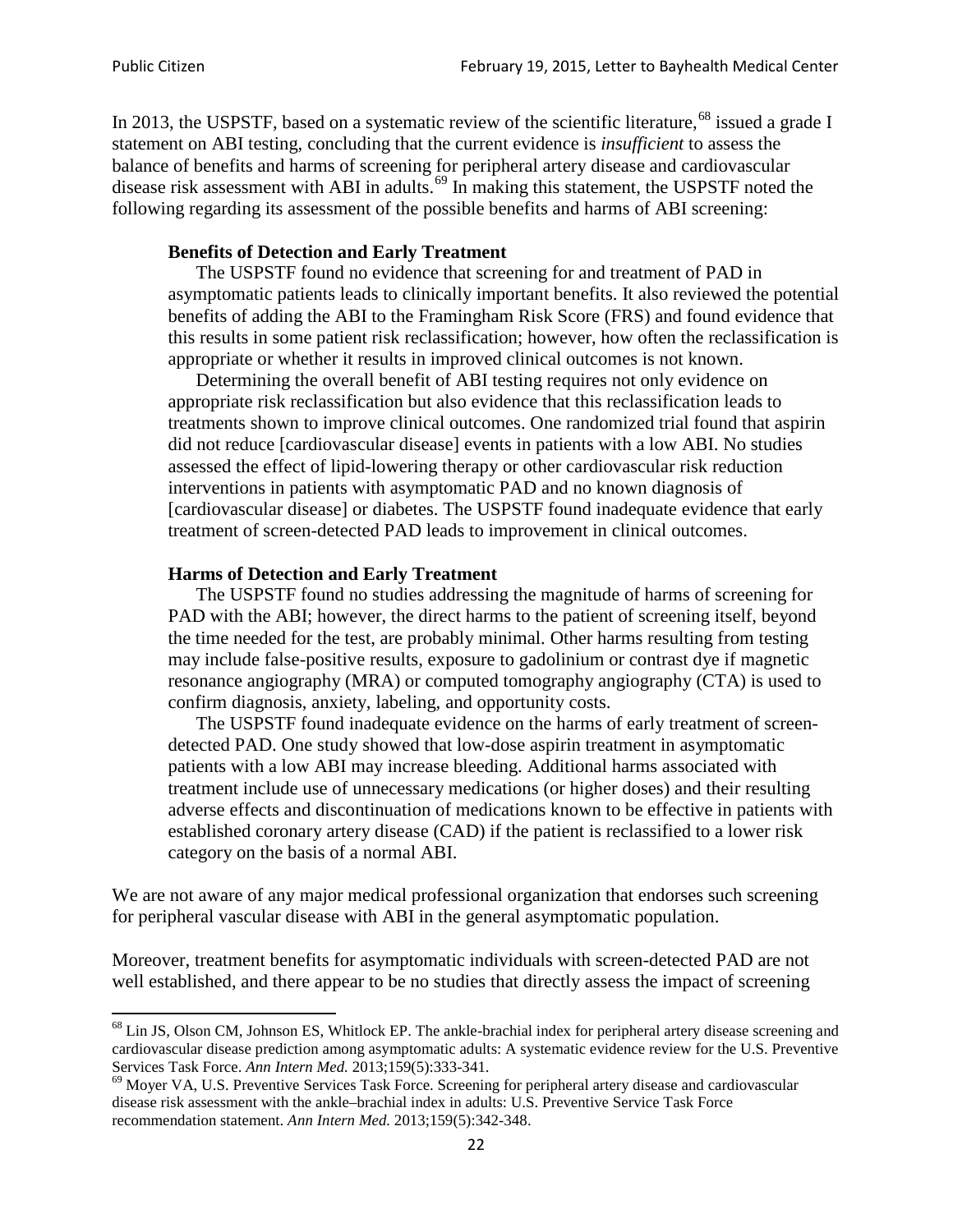unselected adults (or generally asymptomatic adults) with ABI on cardiovascular disease or PAD health outcomes.<sup>[70](#page-22-0)</sup>

### **E. Osteoporosis Screening/Bone Density Test**

The Life Line Screening online promotional materials state: $71$ 

Osteoporosis is a disease in which bone becomes extremely fragile. Bone is a complex living tissue that can be weakened by poor diet and lack of exercise.

As we age, bones begin to break down faster than new bone can be formed. Osteoporosis removes minerals from bones until they become so weak and brittle that they fracture very easily. Actions such as bending to pick up a newspaper, lifting a vacuum, or even coughing can cause a fracture. Some fractures, such as hip fractures, may require hospitalization or major surgery, and may result in disability or even death.

Screening for Osteoporosis

• An easy and painless procedure, an osteoporosis screening requires you to place your foot in an ultrasound device called a bone densitometer. This device then measures the bone mineral density [BMD] of your heel. The heel is measured because its bone is similar to that found in the hip, where fractures most often occur. …

Who should have an Osteoporosis screening?

• Anyone who has the risk factors associated with the disease ...

How often should I get an Osteoporosis screening?

• Annually

Several major medical professional organizations affirmatively recommend screening for osteoporosis in *certain high-risk individuals*, but we are not aware of any major medical professional organization that endorses such screening *annually* for any group of individuals.

In 2008, the American College of Physicians issued the following evidence-based recommendation for osteoporosis screening in men: $^{72}$  $^{72}$  $^{72}$ 

(1) Clinicians should periodically perform individualized assessment of risk factors for osteoporosis in older men (Grade: strong recommendation; moderate-quality evidence).

<span id="page-22-0"></span><sup>70</sup> [Lin JS,](http://www.ncbi.nlm.nih.gov/pubmed?term=Lin%20JS%5BAuthor%5D&cauthor=true&cauthor_uid=24156115) [Olson CM,](http://www.ncbi.nlm.nih.gov/pubmed?term=Olson%20CM%5BAuthor%5D&cauthor=true&cauthor_uid=24156115) [Johnson ES,](http://www.ncbi.nlm.nih.gov/pubmed?term=Johnson%20ES%5BAuthor%5D&cauthor=true&cauthor_uid=24156115) et al. *The Ankle Brachial Index for Peripheral Artery Disease Screening and Cardiovascular Disease Prediction in Asymptomatic Adults: A Systematic Evidence Review for the U.S. Preventive Services Task Force*. Rockville, MD: Agency for Healthcare Research and Quality; 2013.<br>http://www.ncbi.nlm.nih.gov/books/NBK164524. Accessed December 29, 2014.

<span id="page-22-1"></span> $\frac{1}{71}$  Life Line Screening. Osteoporosis screening/bone density test. [http://www.lifelinescreening.com/What-We-](http://www.lifelinescreening.com/What-We-Do/What-We-Screen-For/Osteoporosis)[Do/What-We-Screen-For/Osteoporosis.](http://www.lifelinescreening.com/What-We-Do/What-We-Screen-For/Osteoporosis) Accessed January 9, 2015. <sup>72</sup> Qaseem A, Snow V, Shekelle P, et al. Screening for osteoporosis in men: A clinical practice guideline from the

<span id="page-22-2"></span>American College of Physicians. *Ann Intern Med*. 2008;148(9):680-4.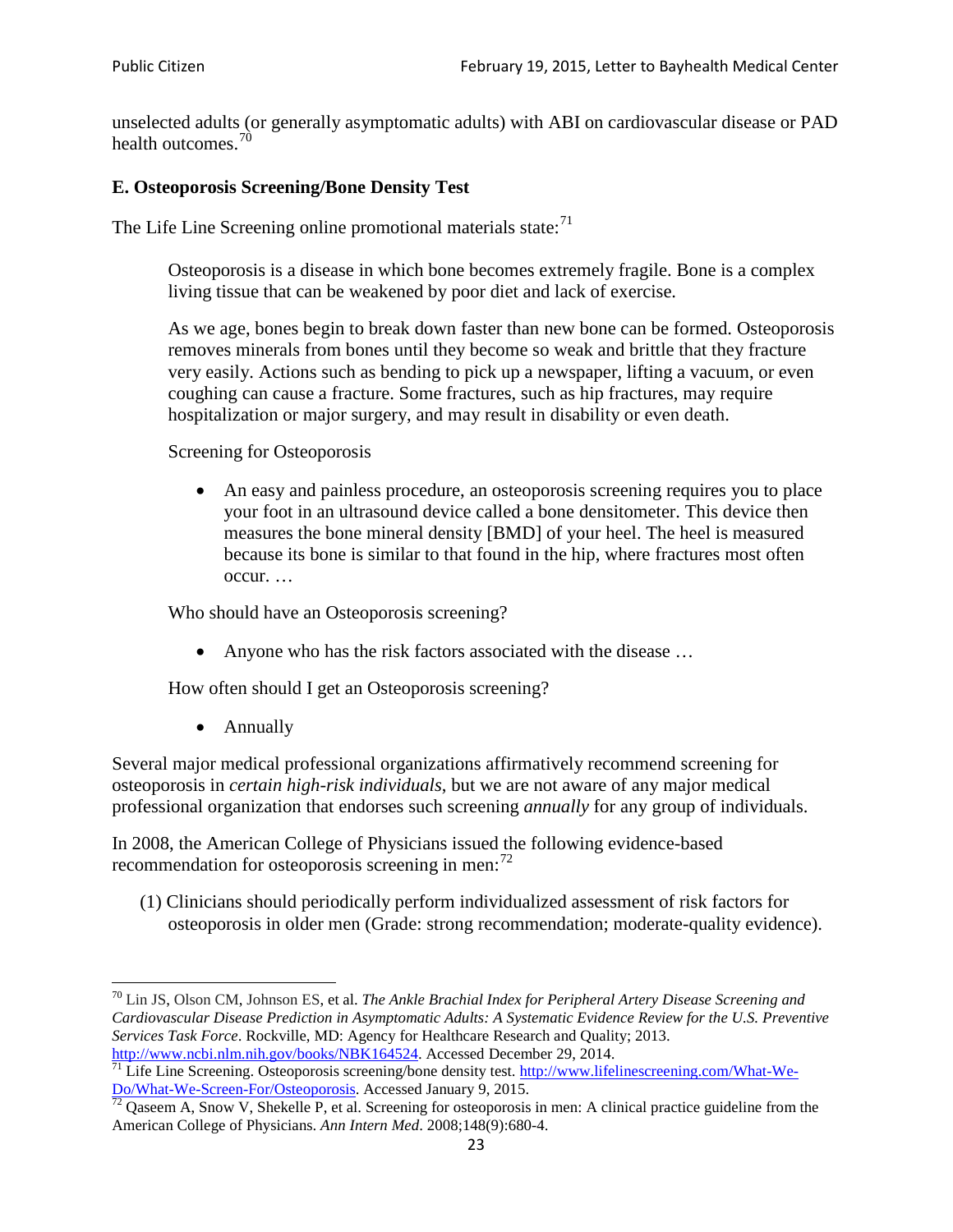A careful assessment of risk for osteoporosis in men is important. The appropriate age to start risk assessment is uncertain. However, by age 65 years, at least 6% of men have DXA [dual-energy X-ray absorptiometry]-determined osteoporosis, therefore, assessment of risk factors before this age is reasonable. Factors that increase the risk for osteoporosis in men include age (>70 years), low body weight (body mass index <20 to 25 kg/m2), weight loss  $\langle$  >10% [compared with the usual young or adult weight or weight loss in recent years]), physical inactivity (participates in no physical activities on a regular basis [walking, climbing stairs, carrying weights, housework, or gardening]), corticosteroid use, androgen deprivation therapy, and previous fragility fracture. Risk assessments should be updated periodically for men who choose not to be screened.

(2) Clinicians should obtain DXA for men who are at increased risk for osteoporosis and are candidates for drug therapy (Grade: strong recommendation; moderate-quality evidence).

Bone density measurement with DXA is the accepted reference standard for diagnosing osteoporosis in men. Men who are at increased risk for osteoporosis are candidates for DXA. Little evidence about alternatives to DXA exists. The 2 most studied methods are quantitative ultrasonography (usually of the calcaneus) and the OST [Osteoporosis Self-Assessment Tool]. Available evidence indicates that neither alternative is sufficiently sensitive or specific at predicting DXA-determined bone mass to be recommended as a substitute for DXA. Although 1 study has demonstrated a strong relationship between calcaneal ultrasonography and subsequent fracture, until treatment trials establish the effectiveness of therapy for osteoporosis diagnosed by ultrasonography rather than DXA, the role of ultrasonography in initiating therapy remains uncertain. No studies have evaluated the optimal intervals for repeated screening by using BMD measurement with DXA.

The evidence review showed that calcaneal ultrasonography predicts DXA-determined osteoporosis only modestly well. However, more important, it was a strong predictor of fracture in men. This may be because ultrasonography identifies other bone properties, such as bone quality, which may not be identified on DXA. Because treatment trials have not measured the effectiveness of therapy for osteoporosis diagnosed by ultrasonography rather than DXA, the role of ultrasonography in diagnosis remains uncertain.

In 2011, the USPSTF issued the following updated evidence-based recommendations for osteoporosis screening:<sup>[73](#page-23-0)</sup>

(1) A grade B recommendation for screening for osteoporosis in women aged 65 years or older and in younger women whose fracture risk is equal to or greater than that of a 65 year-old white woman who has no additional risk factors. In making this a grade B recommendation, the USPSTF offered the following rationale:

> No controlled studies have evaluated the effect of screening for osteoporosis on fracture rates or fracture-related morbidity or mortality.

<span id="page-23-0"></span><sup>&</sup>lt;sup>73</sup> U.S. Preventive Services Task Force. Screening for osteoporosis: U.S. Preventive Services Task Force recommendation statement. *Ann Intern Med*. 2011;154(5):356-364.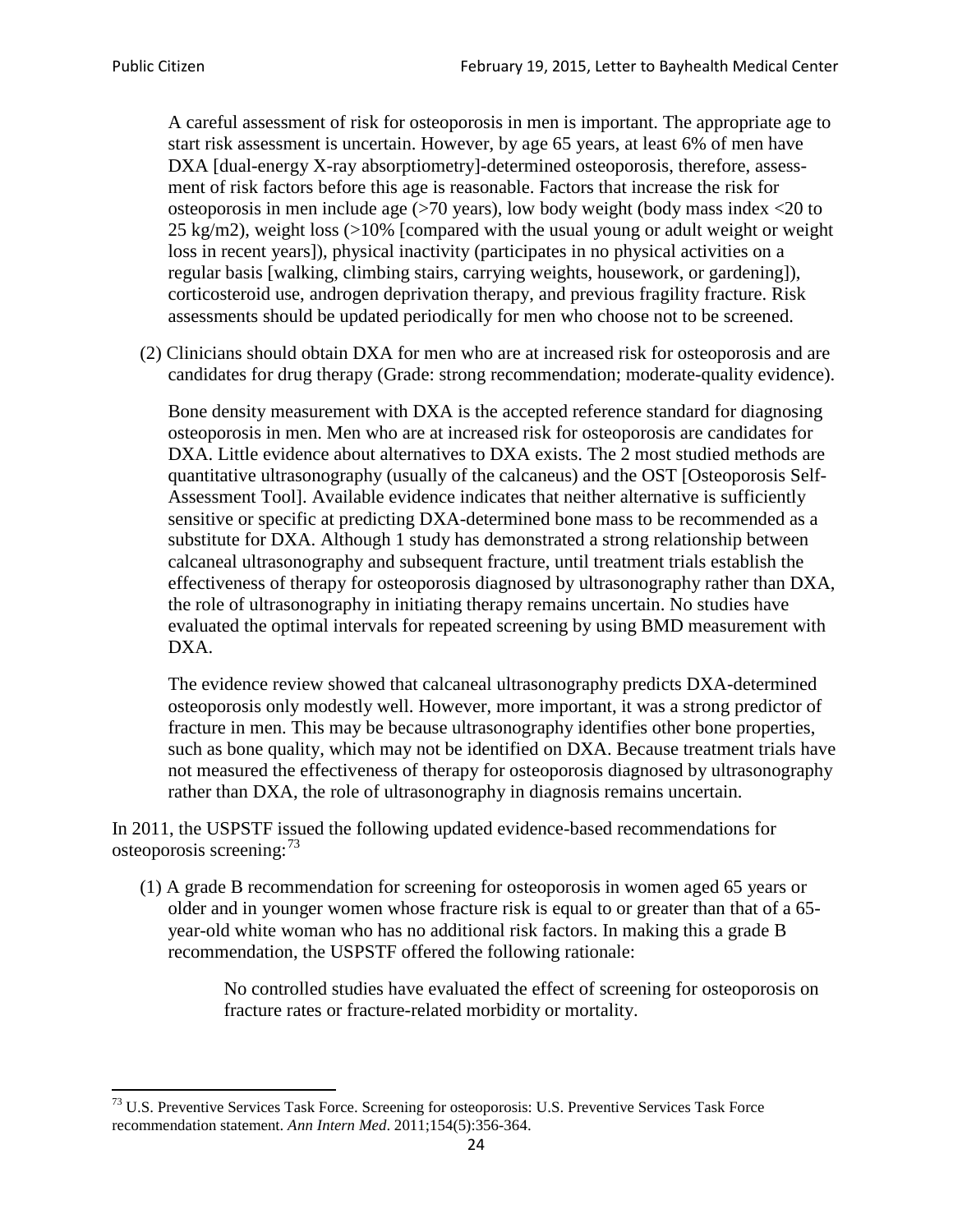In postmenopausal women who have no previous osteoporotic fractures, the USPSTF found convincing evidence that drug therapies reduce the risk for fractures. In women aged 65 years or older and in younger women whose fracture risk is equal to or greater than that of a 65-year-old white woman who has no additional risk factors, the USPSTF judged that the benefit of treating screeningdetected osteoporosis is at least moderate.

(2) An I statement concluding that the current evidence is insufficient to assess the balance of benefits and harms of screening for osteoporosis in men.

> Because of the lack of relevant studies, the USPSTF found inadequate evidence that drug therapies reduce the risk for fractures in men who have no previous osteoporotic fractures. The USPSTF identified the absence of randomized trials of primary fracture prevention in men who have osteoporosis as a critical gap in the evidence.

The USPSTF concludes that for men, evidence of the benefits of screening for osteoporosis is lacking and the balance of benefits and harms cannot be determined.

In discussing how often women should be screened for osteoporosis, the USPSTF noted the following: $74$ 

The potential value of rescreening women whose initial screening test did not detect osteoporosis is to improve fracture risk prediction. Evidence is lacking about optimal intervals for repeated screening and whether repeated screening is necessary in a woman with normal BMD. Because of limitations in the precision of testing, a minimum of 2 years may be needed to reliably measure a change in BMD; however, longer intervals may be necessary to improve fracture risk prediction. A prospective study of 4124 women aged 65 years or older found that neither repeated BMD measurement nor the change in BMD after 8 years was more predictive of subsequent fracture risk than the original measurement.

In 2012, the American College of Obstetricians and Gynecologists (ACOG) issued the following updated evidence-based recommendations on screening women for osteoporosis:<sup>[75](#page-24-1)</sup>

Bone density screening for women should begin at age 65 years. DXA absorptiometry screening can be used selectively for women younger than 65 years if they are postmenopausal and have other significant risk factors for osteoporosis or fracture.

Regarding how often women should be screened for osteoporosis, the ACOG recommended the following: $^{76}$  $^{76}$  $^{76}$ 

(1) In the absence of new risk factors, DXA screening should not be performed more frequently than every 2 years.

<span id="page-24-2"></span><span id="page-24-1"></span><span id="page-24-0"></span><sup>74</sup> *Ibid.* <sup>75</sup> American College of Obstetricians and Gynecologists. Osteoporosis. September 17, 2012. [http://www.guideline.gov/content.aspx?id=38413#Section420.](http://www.guideline.gov/content.aspx?id=38413#Section420) Accessed January 7, 2015.<br><sup>76</sup> *Ibid.*